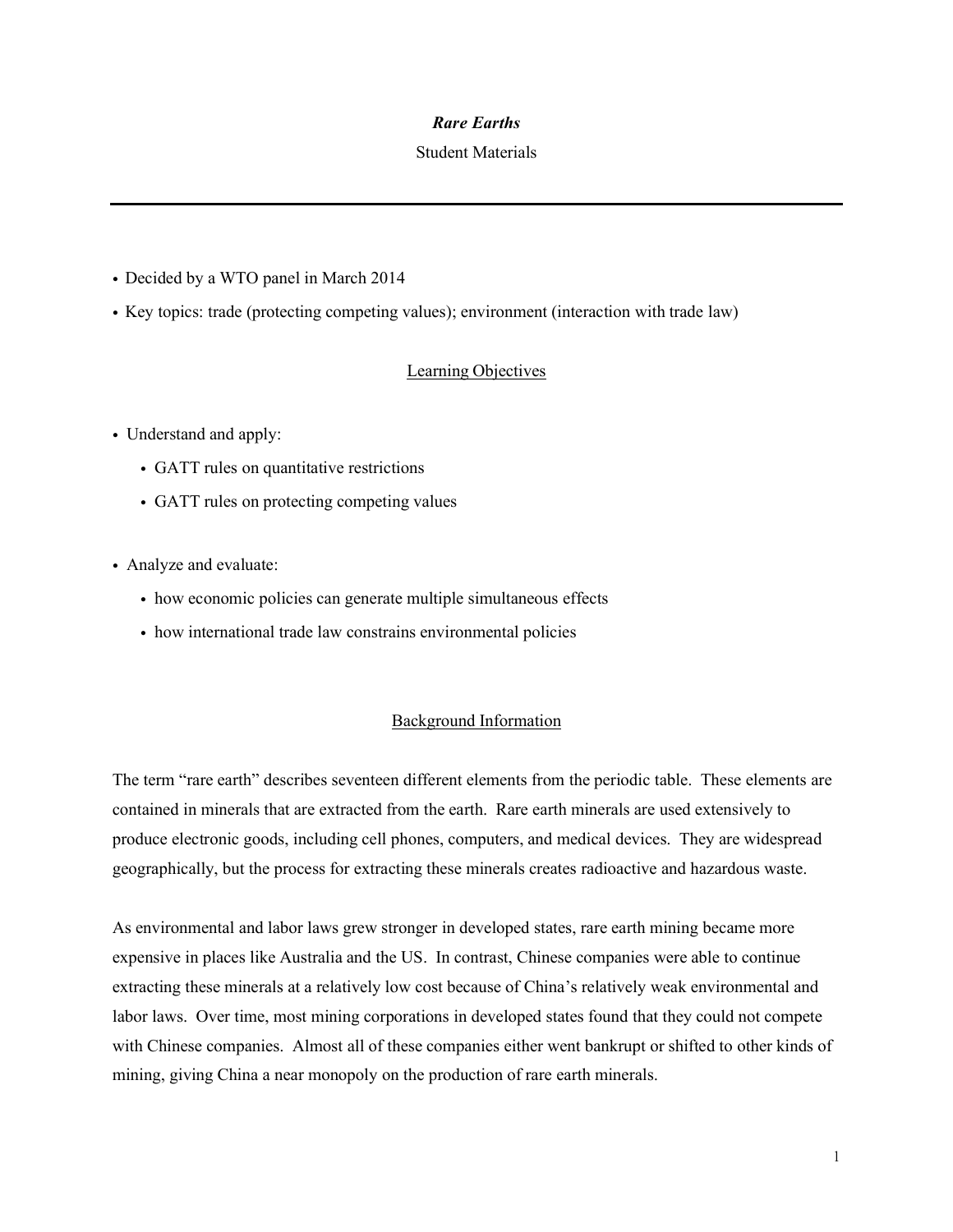Because China has a state-controlled economy, it has broad domestic authority to regulate the activities of individual firms. (However, as discussed in the Panel report, it sometimes has difficulty enforcing these rules. Illegal rare earth mining and smuggling are common in China.) Beginning in 2002, China started imposing export quotas on rare earth minerals. These quotas limited the volume of goods that could be sold to foreign consumers. Then in 2006, China began to impose more extensive regulations on various activities related to rare earth minerals. By 2012, China had a broad conservation policy for rare earth minerals that included:

- Access conditions: To obtain government licenses to operate, new firms had to prove that they could extract/produce a minimum volume of rare earth products. This requirement was intended to eliminate small and inefficient firms.
- Volume restrictions: The Chinese government limited the economic activities of individual firms using three types of quotas:
	- o Extraction quotas: limited the volume of rare earth minerals that were extracted
	- o Production quotas: limited the processing of various rare earth minerals
	- o Export quotas: limited the sale of minerals/products to foreign consumer
- Resource taxes: The Chinese government taxed various stages of rare earth production
- Environmental requirements: The Chinese government imposes various environmental regulations on how rare earths are extracted and processed

In 2012, the EU, Japan, and the US sued China at the WTO over its export quotas. China acknowledged that its export quotas broke GATT rules. However, China argued that its export quotas were justified under Article  $XX(g)$ , which pertains to exhaustible natural resources. The EU, Japan, and the US agreed that conservation was an important goal. However, they argued that China's true reason for using export quotas was to promote domestic manufacturing. Namely, many firms that needed rare earth minerals to produce their goods (like cell phones and laptops) decided after 2002 to manufacture more of their products in China. This manufacturing boom greatly expanded Chinese employment and access to intellectual property.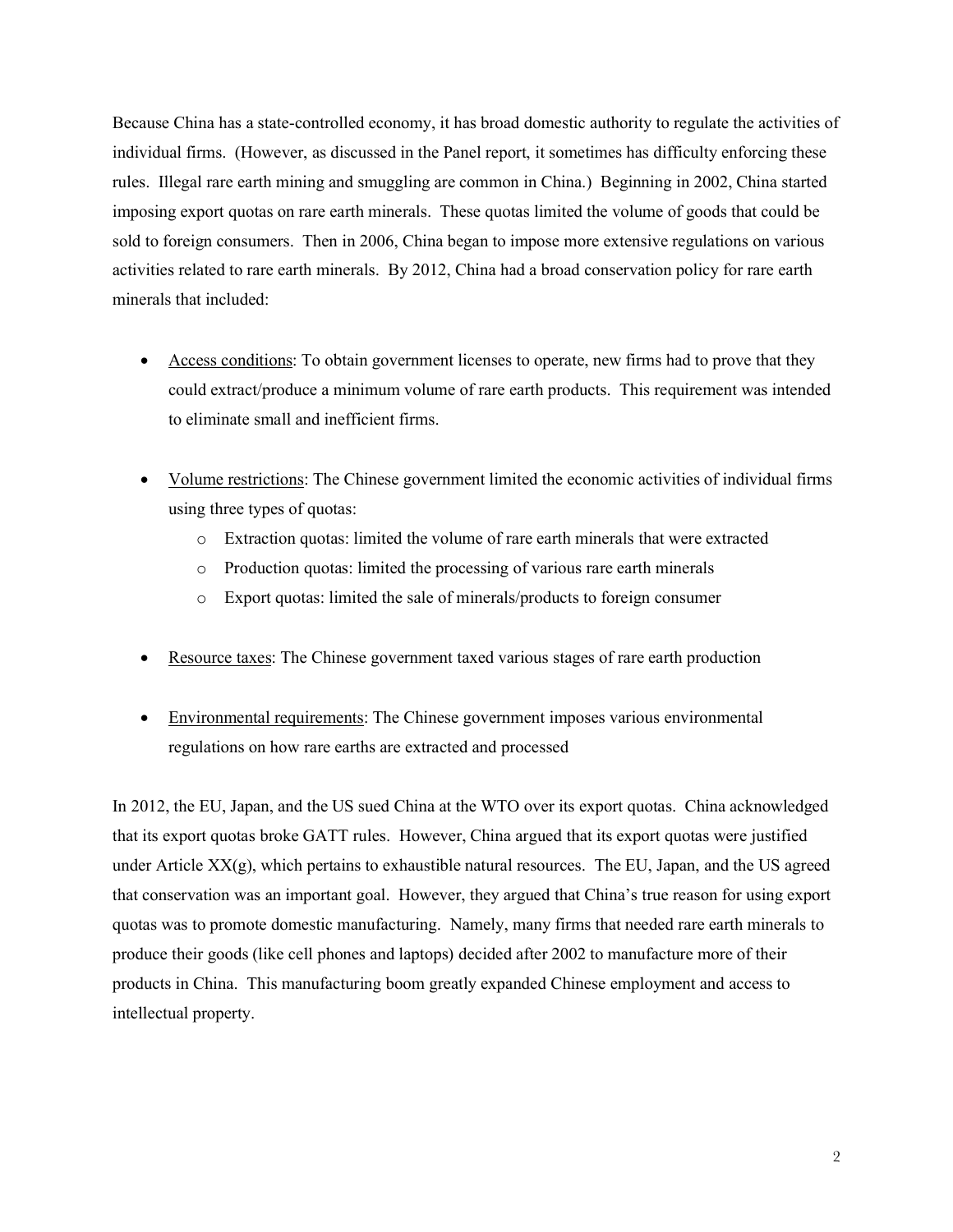#### Relevant Legal Text

#### General Agreement on Tariffs and Trade (1947), Article XX:

Subject to the requirement that such measures are not applied in a manner which would constitute a means of arbitrary or unjustifiable discrimination between countries where the same conditions prevail, or a disguised restriction on international trade, nothing in this Agreement shall be construed to prevent the adoption or enforcement by any contracting party of measures …

(g) relating to the conservation of exhaustible natural resources if such measures are made effective in conjunction with restrictions on domestic production or consumption.

#### Panel Report

#### Part I: Introduction

The Panel began by summarizing the positions of the complainants—the EU, Japan, and the US—and the respondent, China. It noted that all of the disputants (including China) agreed that China had broken GATT rules on quantitative restrictions, which are contained in Article XI. However, the disputants disagreed about whether China's actions were justified by Article XX, which allows states to break GATT rules if they are protecting certain competing values.

The complainants assert that China subjects various forms of rare earths … to quantitative restrictions, including quotas. According to the complainants, such measures are inconsistent with Article XI:1 of the GATT … China does not dispute that it imposes export quotas on the products at issue. It also does not contest that these quotas violate Article XI:1 of the GATT … China argues, however, that the obligation in Article XI:1 is subject to the general exceptions in Article XX of the GATT …, and submits that the export quota measures at issue are justified under Article  $XX(g)$  of the GATT  $\dots$  In the opinion of the complainants, China has failed to demonstrate that its export quotas fall within the scope of subparagraph (g) of Article XX, or that they comply with the requirements of the chapeau of Article XX …

The Panel then discussed the role of Article XX in justifying policies that would otherwise violate the GATT.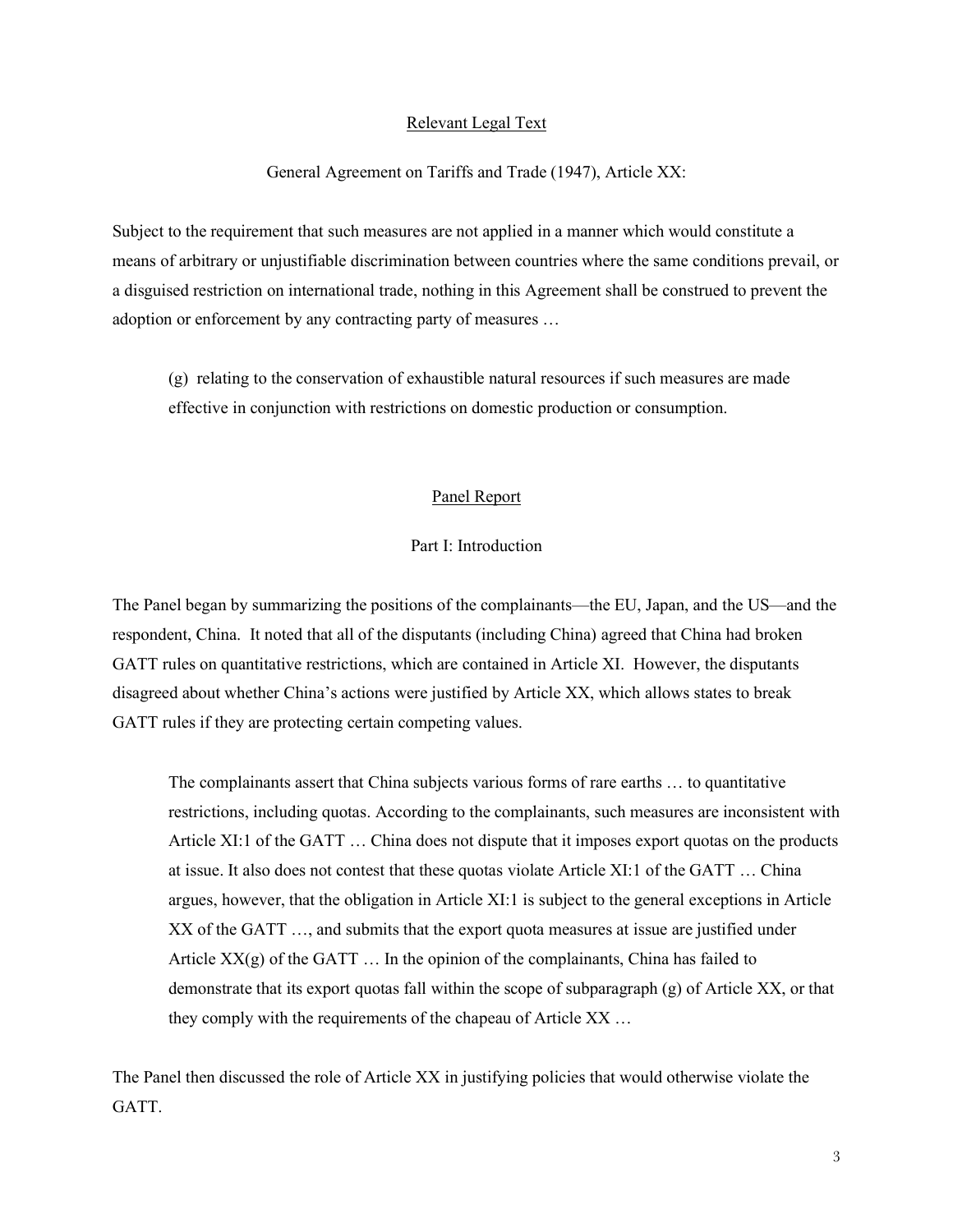A measure that is inconsistent with one or more obligations in the GATT … may nevertheless be justified under Article XX … The various subparagraphs of Article XX lay out the manner in which a member may adopt ... GATT-inconsistent measures ... For a measure to be justified under Article  $XX(g)$ , the measure at issue must (i) "relate to" the "conservation" of an "exhaustible natural resource", and (ii) be "made effective" "in conjunction" with "restrictions" on "domestic production or consumption". The Panel notes that, although a measure's compliance with each of these elements must be shown, Article  $XX(g)$  ultimately lays down a single test, the entirety of which must be satisfied if a measure is to be maintained pursuant to that provision …

Part II: Does China's Policy Conform to Article XX(g)?

The Panel then began to apply GATT law. The first major question was whether China's policy conformed to Article  $XX(g)$  of the GATT. The Panel clarified that this treaty provision could be broken into two parts:

To comply with the legal test under subparagraph (g), the challenged measures must be genuinely related to, that is to say really about, conservation, and if they are, any conservation-related burden must be imposed even-handedly on foreign and domestic users …

(a) Does China's policy "relat[e] to the conservation of exhaustible natural resources"?

For the first part of Article  $XX(g)$ , the Panel noted that the disputants agreed that rare earth ores were "exhaustible natural resources". They disagreed, however, about whether China's policies "relat[ed] to the conservation" of these ores. The Panel outlined the main arguments made by China.<sup>1</sup>

China has advanced [many] arguments in its various submissions which, it submits, prove that the export quota "relates to" the conservation of rare earth ores. These arguments are that  $[(i)]$  the export quota prevents smuggling and/or the export of illegally extracted rare earth products; [(ii)] the export quota reduces domestic demand for illegally extracted and/or produced rare earth products, … [and (iii)] the export quota enables China to "allocate" the limited supply of rare earth resources …

 $<sup>1</sup>$  We include here three of China's six arguments.</sup>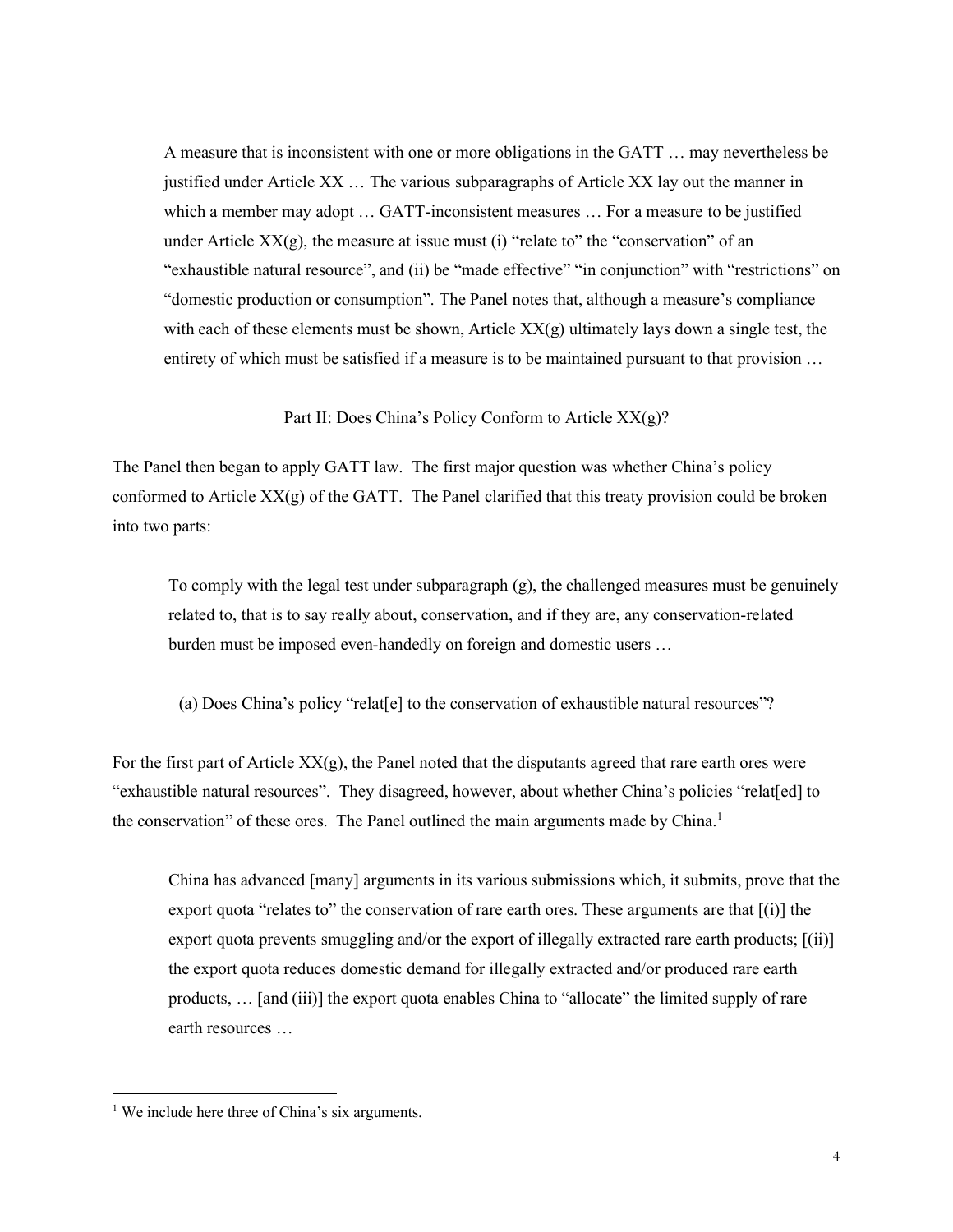The Panel then examined each of these arguments in turn.

#### *(i) Does China's export quota prevent smuggling or the export of illegally extracted minerals?*

According to China, "the export quota system enables the Chinese authorities to trace the sources of the exported rare earth products and thus to identify illegally produced rare earth products when they are exported". Moreover, China argues that "the quantitative restrictions embedded within the export quota system reduce incentives for domestic illegal production. By imposing a maximum limit on the amount of rare earth products that can be exported and will be satisfied by legal producers, the quota sends a signal to domestic producers that it is not worth starting up illegal mining or production".

In its first written submission, China describes its rare earths export quota in the following way:

The export quota measures further enhance the effectiveness of China's comprehensive conservation policy by facilitating the enforcement of existing domestic production and extraction quotas in other ways … specific export quota measures require the production of documentation that assists Chinese authorities to identify and enforce domestic production that occurs outside of permitted production and mining quotas. Thus, manufacturing enterprises that seek to export rare earth products must provide the list of the mining enterprises that are the sources of supply of rare earth raw materials, the quantities purchased and the relevant [tax] invoices and proof of sources of mining enterprises. Trading enterprises must provide the relevant supporting materials and relevant [tax] invoices demonstrating that they purchased exported rare earth products from manufacturing enterprises that meet all applicable requirements. These specific requirements are tied to and dependent on the existence of the export quotas. Their effect is to help China enforce its conservation policy by curbing rare earth production outside permitted production quotas.

According to China, smugglers sometimes use "false declarations, concealed reports of commodity names, exports from different ports in batches, and exports without proof of the legality of production or extraction" to smuggle illegally produced rare earths out of China. In China's view, the export quota, which is administered as a series of documentary and physical inspections, primarily at the point of exportation (i.e. at the border), helps China to overcome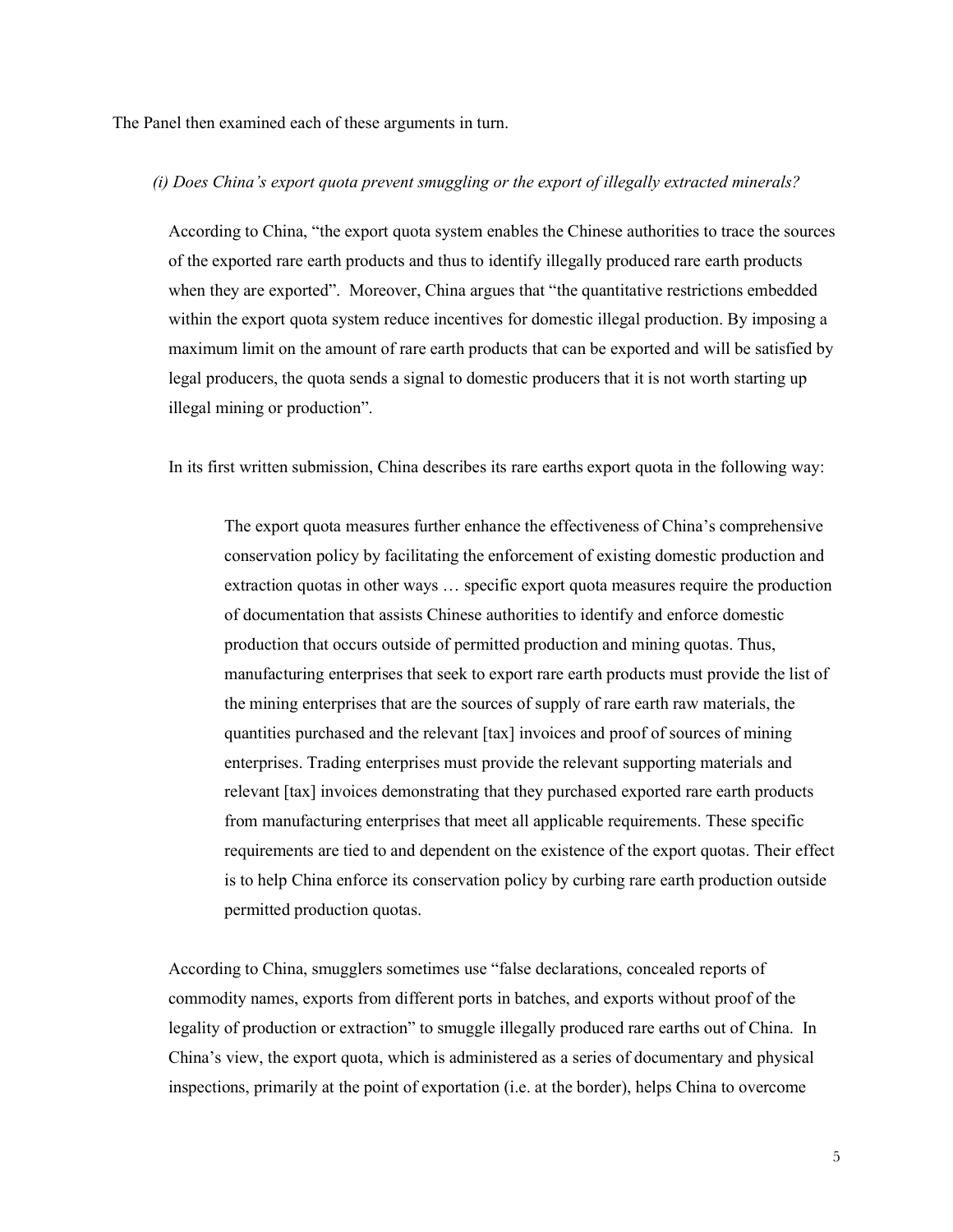such attempts to "circumvent and avoid the costs of China's conservation measures". As China explains it, "in the face of this illegal demand, China must also control at the border what quantities of the rare earth products that are exported and determine whether their origin is legal or illegal" …

The Panel agrees with China that, in the face of such smuggling, it is important that border authorities verify the provenance of all rare earth products destined for export. Measures designed to verify that rare earths destined for export were legally sourced, and to interdict shipments of illegally produced rare earth products do, in the Panel's view, "relate" to conservation. The Panel accepts that the various border inspections, controls, and checks that China carries out on export consignments of rare earths are appropriate for the task of interdicting consignments of illegally extracted or produced rare earth products (including products produced above quota levels). By enabling Chinese authorities to detect shipments that contain illegally produced products, or products produced by legal enterprises in excess of the extraction and production quotas, these border controls reduce the incentive for illegal or over-quota rare earth extraction and/or production, and thus help to reinforce China's rare earths conservation policy.

The Panel fails to understand, however, why the clear need to prevent the export of illegally produced goods entails or justifies the imposition of quantitative restrictions on the amount of *legally produced* rare earth products that can be exported. While it may well be necessary to check that all rare earth products leaving China have been produced legally (i.e. within the extraction and production caps and in accordance with China's various environmental regulations) and to stop attempted exports of illegally extracted or produced products, the Panel struggles to see how a quantitative limit on the amount of *legally produced* goods that can be exported "relates to" China's efforts to suppress smuggling … As the Panel sees it, policing and checking are distinct from the export quota, which simply limits the amount that can be exported from the already limited pool of legally extracted and produced rare earths. The amount of legally produced rare earth products that China allows to be exported is not connected to the goal of checking the legality of a particular shipment. Even if there were no quota, China would still need to inspect and police exports of rare earths. This suggests to the Panel that the export quota itself has nothing to do with policing and checking, even if in practice quota compliance checks and legal sourcing checks are performed by the same customs authority. To the contrary, the quantitative restriction on the volume of exports seems to the Panel to be an independent mechanism whose purpose is to control *how much* of the legally extracted and produced rare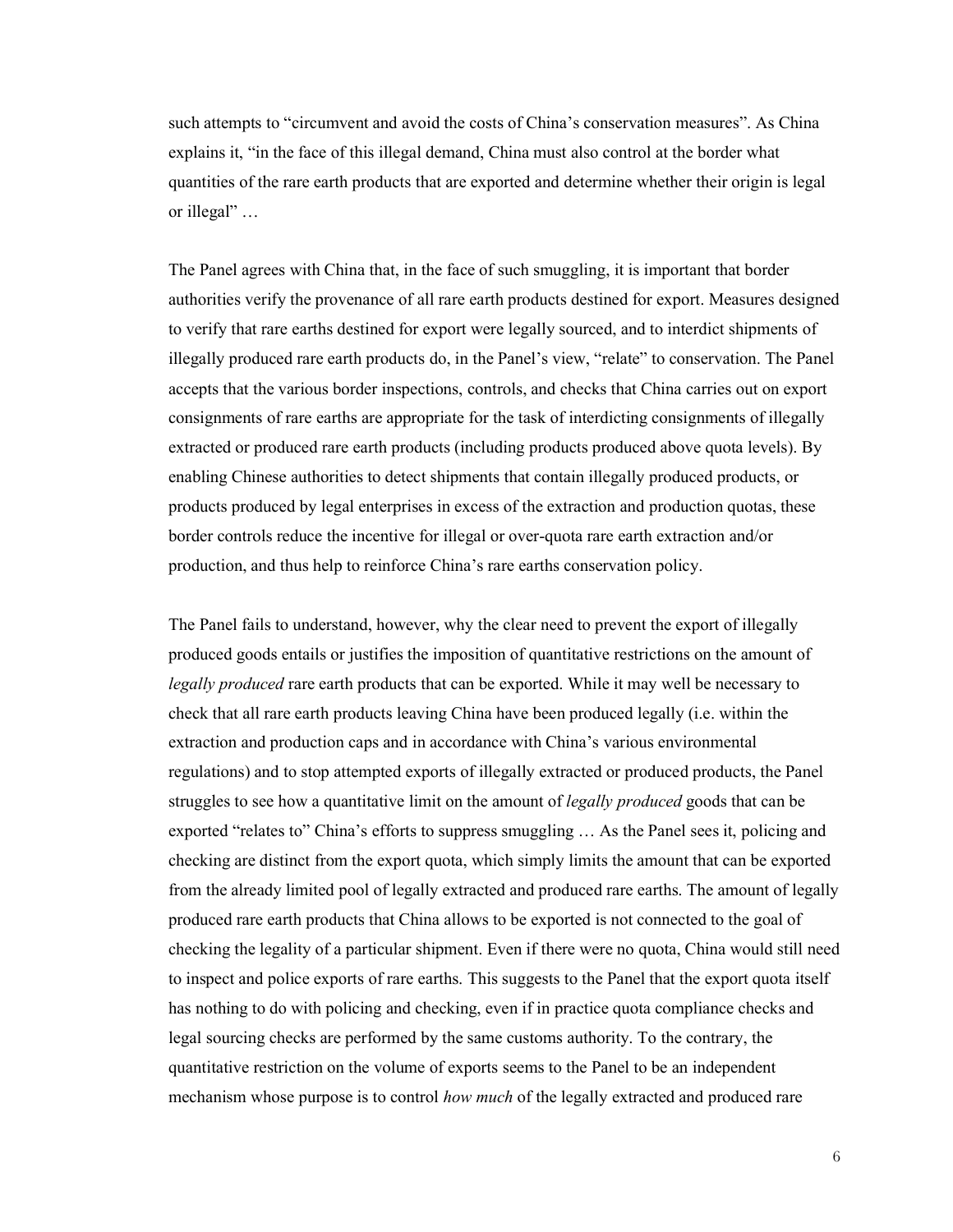earths leave China. However, … the place where a resource is consumed is not relevant to the conservation of that resource. In the Panel's opinion, China has not demonstrated how a quantitative limit on exports, above and beyond documentary and physical inspection and other methods of border control, prevents smuggling or limits illegal extraction or production of rare earths …

[Additionally,] the Panel considers that some smuggling activity takes place outside the regulated chain of commerce, avoiding customs and other border controls altogether. In such circumstances, it is difficult to see how China's export quota system will be able to intercept and prevent illegal exports or smuggling. Where a quantitative restriction involves border controls to limit the amount of *legally exported* rare earth products, it will not be capable of counteracting the risk that rare earth products will be exported outside of the regulated export quota system …

Insofar as China's concern is to prevent smuggling of illegally produced rare earth products, the measures are overbroad since they prevent the export of *legally produced* rare earth products (above a certain absolute numerical limit), rather than just illegally produced products.

#### *(ii) Does China's export quota control or limit illegal extraction or production for the domestic market?*

China also argues that its export restrictions work to prevent illegal mining for sale to the *domestic market* … China explained that:

China's export quotas support on-going enforcement efforts by further reducing incentives for illegal mining and production by removing an outlet for selling such illegal products. Indeed, by means of the quantitative export restrictions, China ensures that this export volume will be met by legal producers. Without an export quota in place, there is the potential that a significant part of all legally produced rare earth products could be exported. This could occur because of a speculative demand surge or because of governmentally-promoted foreign stockpiling. This could leave the domestic Chinese market in a supply squeeze. Because the legitimate Chinese producers cannot produce more than the assigned production quota – and there are no other rare earth supplies of any significance outside China – there would be great incentives for illegal producers to meet domestic Chinese demand. The presence of an export quota removes this additional incentive for conservation-frustrating illegal production and selling to the domestic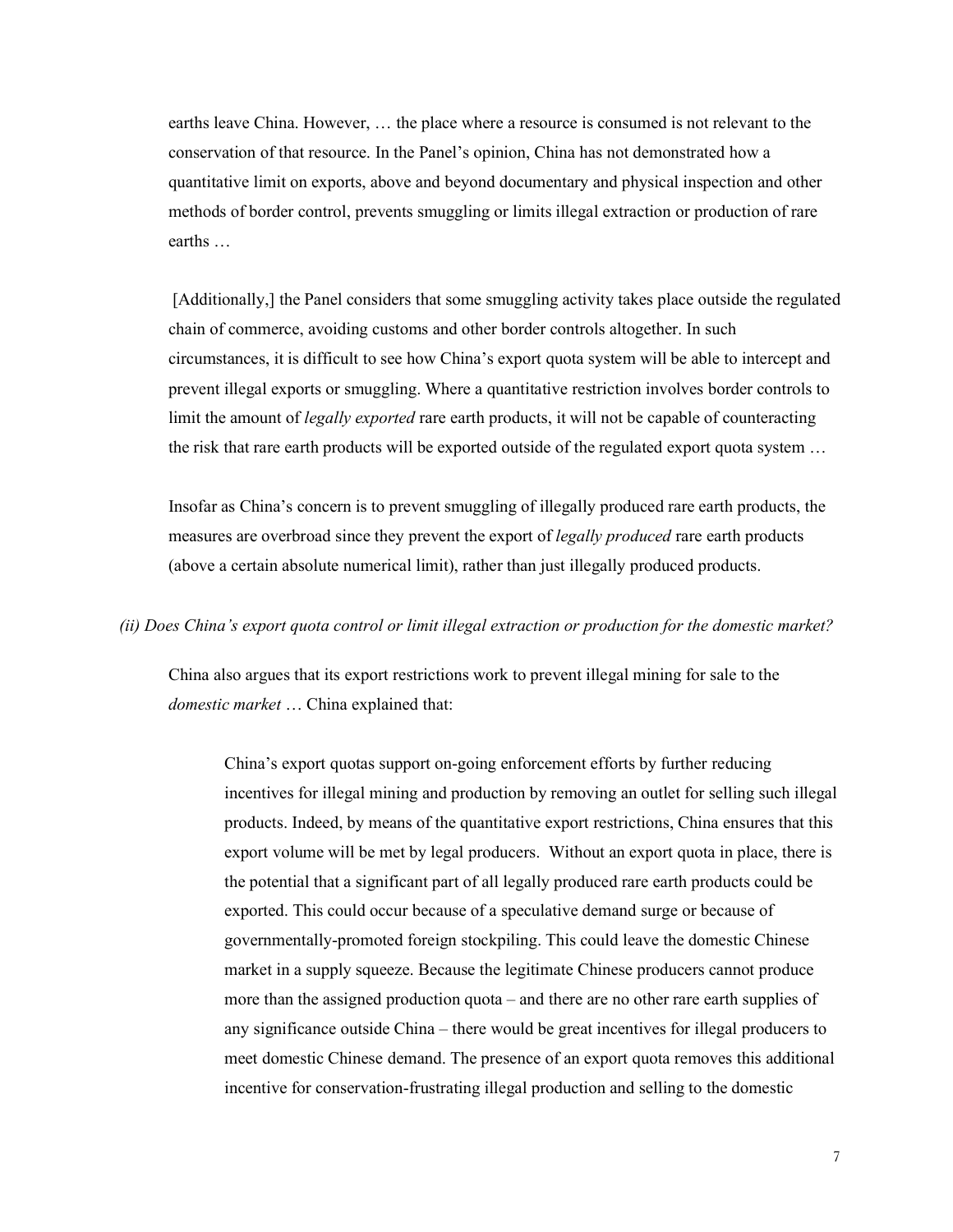market. Therefore, China relies on quantitative export restrictions as part of its comprehensive conservation policy.

In other words, China argues that the export quota polices the rare earth product flow to domestic down-stream industries. By ensuring that domestic consumers receive a sufficient share of the limited rare earths supply to meet their demand, the export quota prevents a domestic "supply squeeze" that would create domestic demand for illegally produced rare earth products, and thus limits incentives for illegal production as well as over-production by legal mining and separating and smelting companies.

The Panel has difficulty agreeing with China's argument for a number of reasons.

First, the relationship between "quantitative limits" on exports that are controlled at the border and domestic extraction and production quotas is far from clear. The export quota at issue does not contain any provision regarding any form of direct or indirect control over the amount extracted or produced legally or illegally, or over the amount of rare earth products consumed domestically. While an export quota might operate to check the source of rare earth products destined for *export*, the Panel fails to see how such export quota could effectively operate to check or "trace" the source of rare earth products being consumed *domestically*. Nor is the Panel convinced that export quotas can discourage illegal extraction and production intended for the domestic market. For the Panel, there is no connection between export quotas, which operate as a border check on goods destined for export, and domestic consumption, which takes place inside China's own borders, far away from the border points at which the rare earth export quota is controlled. In other words, demand from the domestic market for illegal extraction or production cannot be controlled by export quotas controlled at the border.

Moreover, it seems to us that if the export quota were to operate as China claims, i.e. by ensuring that domestic consumers have access to a sufficient supply of rare earth products, incentives for illegal extraction and production might still exist if China maintains extraction or production restrictions. This concern is based upon what appears to us to be a tension inherent in China's "comprehensive conservation policy", and which we explain in the following paragraphs.

China argues that through its extraction and production quotas, China "intend[s] to restrict domestic consumption of newly produced rare earth products". China has also made clear that it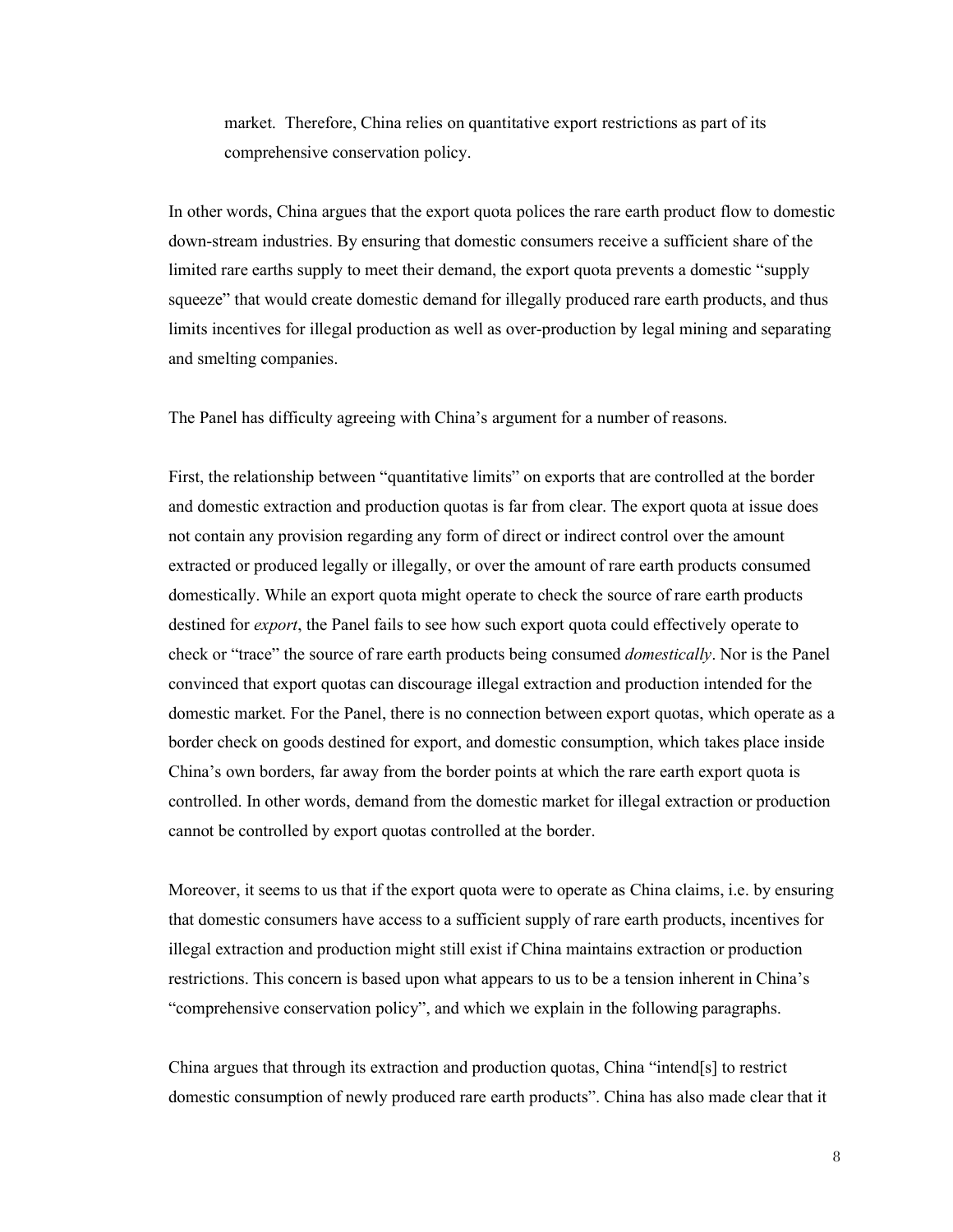attempts to set the levels of its extraction and production quotas below the expected level of domestic demand. Finally, China argues that "China's rare earth consumers cannot purchase more newly produced rare earths than the volume obtained after deducting the export quota from the production quota", and that the export quota therefore operates to *restrict the amount of rare earth products* available to domestic users. In sum, China argues in a variety of ways that its "comprehensive conservation policy" works to restrict the access of domestic consumers to rare earth products. In the Panel's view, so long as the legal domestic supply is lower than domestic demand, the demand for illegally produced rare earth products would likely exist. It appears to us, then, that China's explanation of its export quota as necessary to prevent a "supply squeeze" sits uncomfortably with its claim that a key purpose of its extraction and production caps is precisely to restrict domestic consumption. We find it difficult to reconcile China's claims that, on the one hand, it sets its extraction and production quotas *below* expected domestic demand, but that on the other hand, the export quota is necessary precisely to avoid a "domestic supply squeeze". Without deciding at this point whether China has demonstrated that its measures do in fact restrict domestic production or consumption, we simply note that the stated goals of China's export restriction (to prevent a domestic "supply squeeze") and its extraction and production caps (to restrict domestic consumption) seem difficult to reconcile.

The Panel considers that not only foreign but also domestic consumers might seek to secure lowcost rare earth products. Indeed, China itself has recognized that there is also demand within China for illegally mined or produced products. As the Panel sees it, it is likely that there will always be some demand for illegally produced goods, which are often cheaper than goods produced by legal enterprises. But, as noted earlier, domestic demand for illegally produced rare earth products cannot be properly addressed through the imposition of an export quota. An export quota is not capable of responding to or tackling the conditions that incentivize illegal extraction and production in these cases because an export quota is simply a quantitative limit on the amount of (legally extracted and produced) rare earth products that can be exported. The amount that can be exported and the policing system that China needs to maintain in light of its conservation policy are two distinct considerations. China could maintain its reporting, checking, and policing mechanisms for rare earth products even if it did not limit the maximum amount of exports …

The Panel is not convinced that China has demonstrated that its use of an export quota is an appropriate means of preventing illegal consumption *domestically* …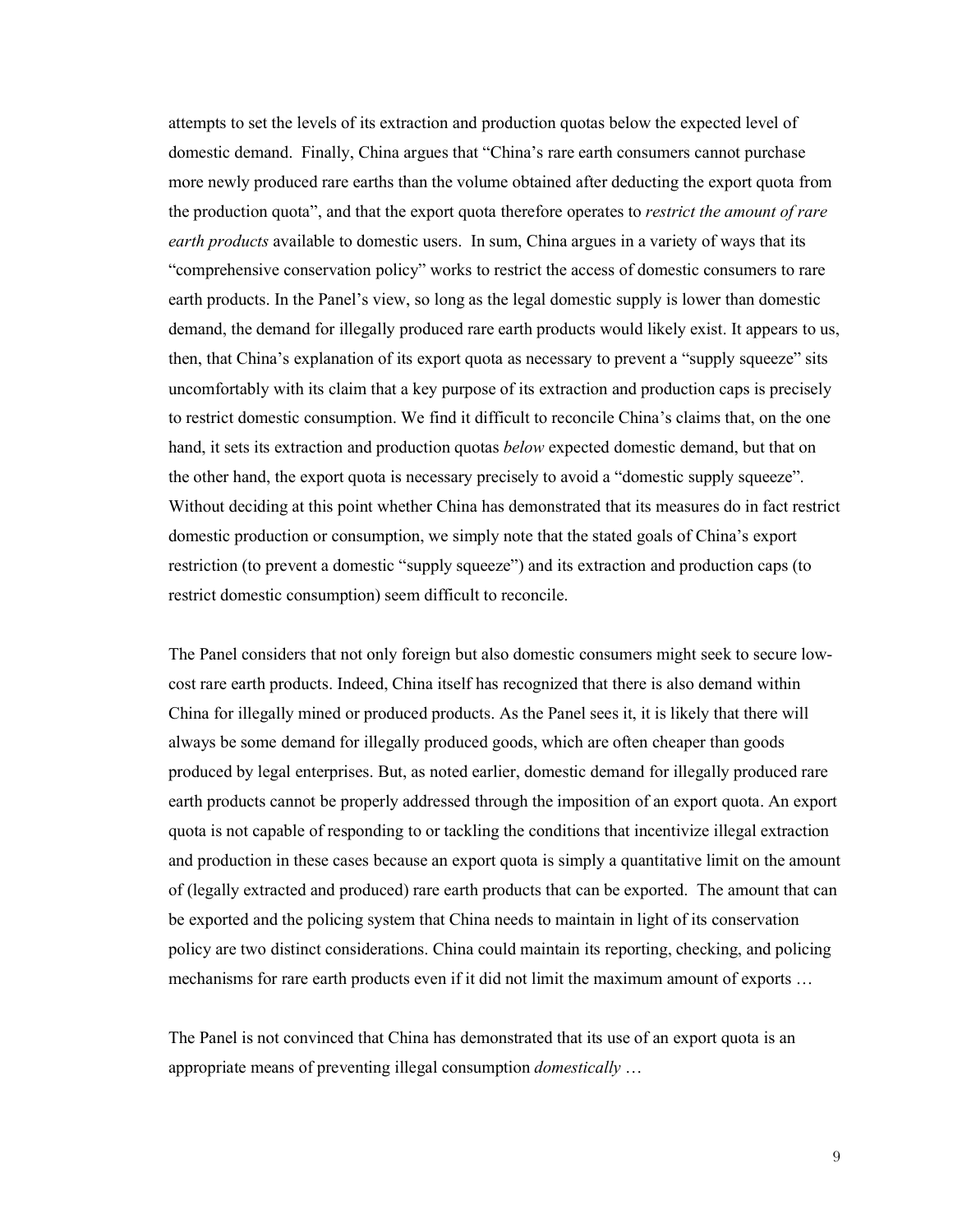In sum, there are a number of problems and inconsistencies in China's arguments that its export quota works to reduce domestic demand for illegally produced goods, and thus that they "relate to" conservation by enforcing China's extraction and production quotas. Considered together, these problems and inconsistencies cast doubt on China's claims that the export quota has a substantial, close, and real relationship with the conservation objective.

#### *(iii) Does the allocation of limited rare earth resources "relate to" conservation?*

Throughout this dispute, China has argued that the sovereignty it exercises over its own natural resources allows it to allocate rare earth products produced using Chinese rare earth ores between foreign and domestic consumers … China explains that through its export quota, it manages what is effectively the world supply of rare earths. China adds that it does so in order to "ensur[e] an appropriate supply for foreign and domestic commercial users today".

China argues that its right to "manage the supply" of exhaustible natural resources is inherent to its sovereignty over exhaustible natural resources, which, in China's opinion, allows resourceendowed Members to "freely use and exploit their natural wealth and resources ... for their own progress and economic development". According to China, a finding by this Panel that China is not entitled to allocate the supply of rare earth products between foreign and domestic users would be anathema, since "it is simply not credible that resource-endowed countries would, by acceding to the WTO, have relinquished this fundamental norm" …

The conservation objective embodied in Article  $XX(g)$  of the GATT 1994 allows Members to take their sustainable development needs into account in deciding whether to adopt a conservation policy, how to design that policy, and what instruments will be used to implement that policy  $\ldots$  In the context of Article  $XX(g)$ , resource-endowed Members exercise their sovereignty over natural resources precisely by designing and implementing conservation policies based on their own assessment of various, sometimes competing, policy considerations, and in a way that responds to their own concerns and priorities …

China maintains that its "supply management is not intended to protect or promote the domestic industry, but to ensure that the limited supply (specified in the production quota) is allocated in a manner that meets as much as possible the relative commercial needs of foreign and domestic users". China argues that it "undertakes this supply management given the particular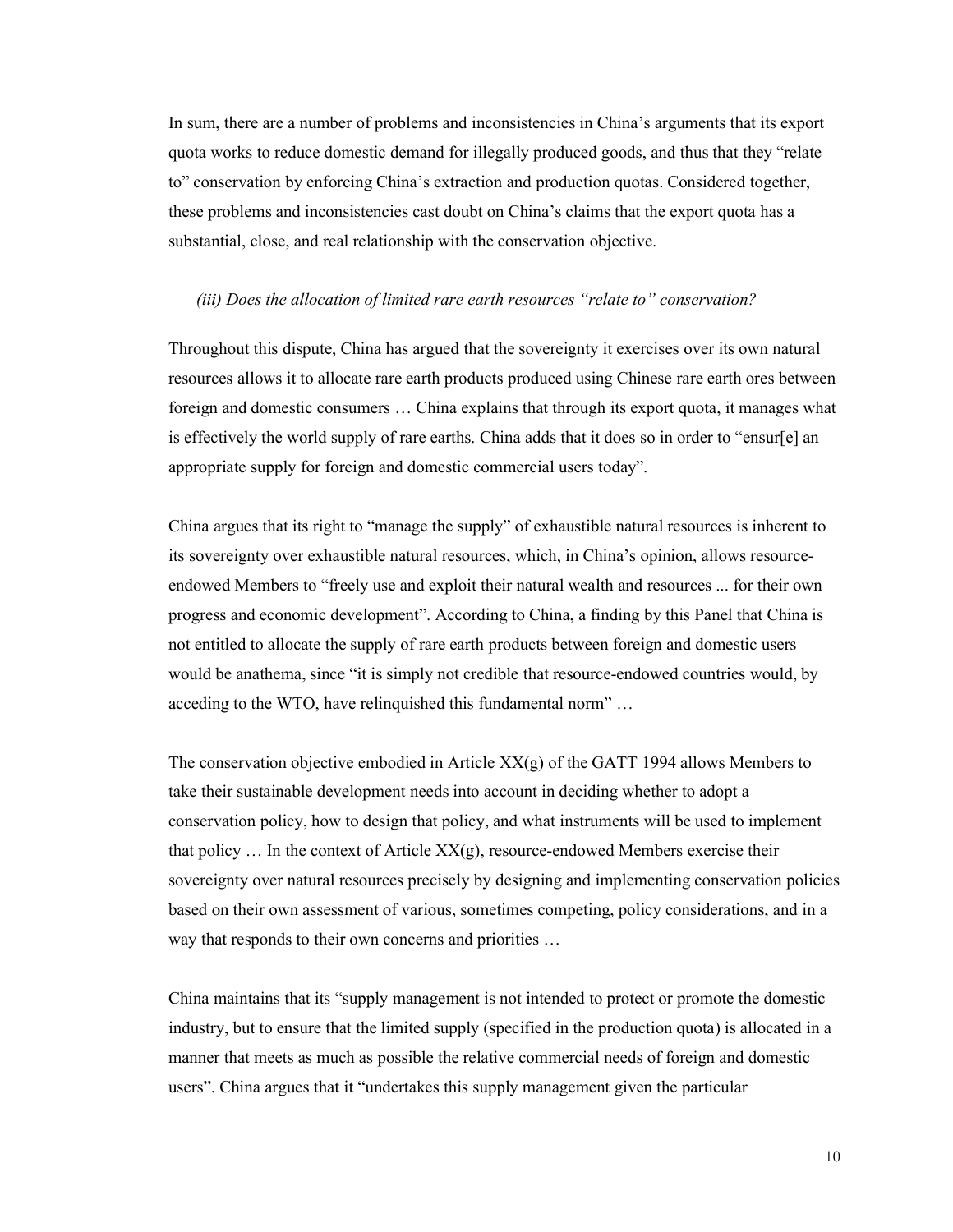responsibility that comes with its role as currently supplying more than 90% of all rare earth supply".

In the Panel's opinion, once resources are extracted and have entered the market, it is neither China's nor any other Member's "responsibility" or right to allocate the available stock between different users; once extracted and in commerce, rare earths trade is subject to WTO law. Therefore, *a priori*, trade in natural resources should not be restricted without justification. The Panel fails to see how, in this case at least, China's allocation of quantities between foreign and domestic users can be justified as enhancing conservation.

At any rate, while it may be considered generous of China to want to protect the "relative commercial needs of foreign and domestic users", the Panel believes that *a priori* determinations of what volume of rare earth products foreigners need or are entitled to are not directly linked to conservation. While the Panel acknowledges that there is nothing objectionable about Members accounting for their own and other countries' development needs when adopting, designing, and implementing a conservation policy, the Panel does not believe that export quotas that delimit a maximum amount of products available for export from the already limited rare earth product supply are "closely" or "substantially" related to conservation ...

# (b) Is China's policy "made effective in conjunction with restrictions on domestic production or consumption"?

The Panel then turned to the second part of Article  $XX(g)$ . This part of the text is sometimes called the *even-handedness requirement* because it requires that domestic producers or consumers also face environmental restrictions. The Panel began by discussing this legal provision.

The Panel now turns to examine whether China's export quota on rare earths is "made effective in conjunction with restrictions on domestic production or consumption".

China submits that its 2012 comprehensive conservation policy includes both *export* and *domestic* restrictions  $\ldots$  China argues that it meets the even-handedness requirement in Article  $XX(g)$  so long as it ensures that the impact of its conservation policy is imposed on domestic as well as foreign users …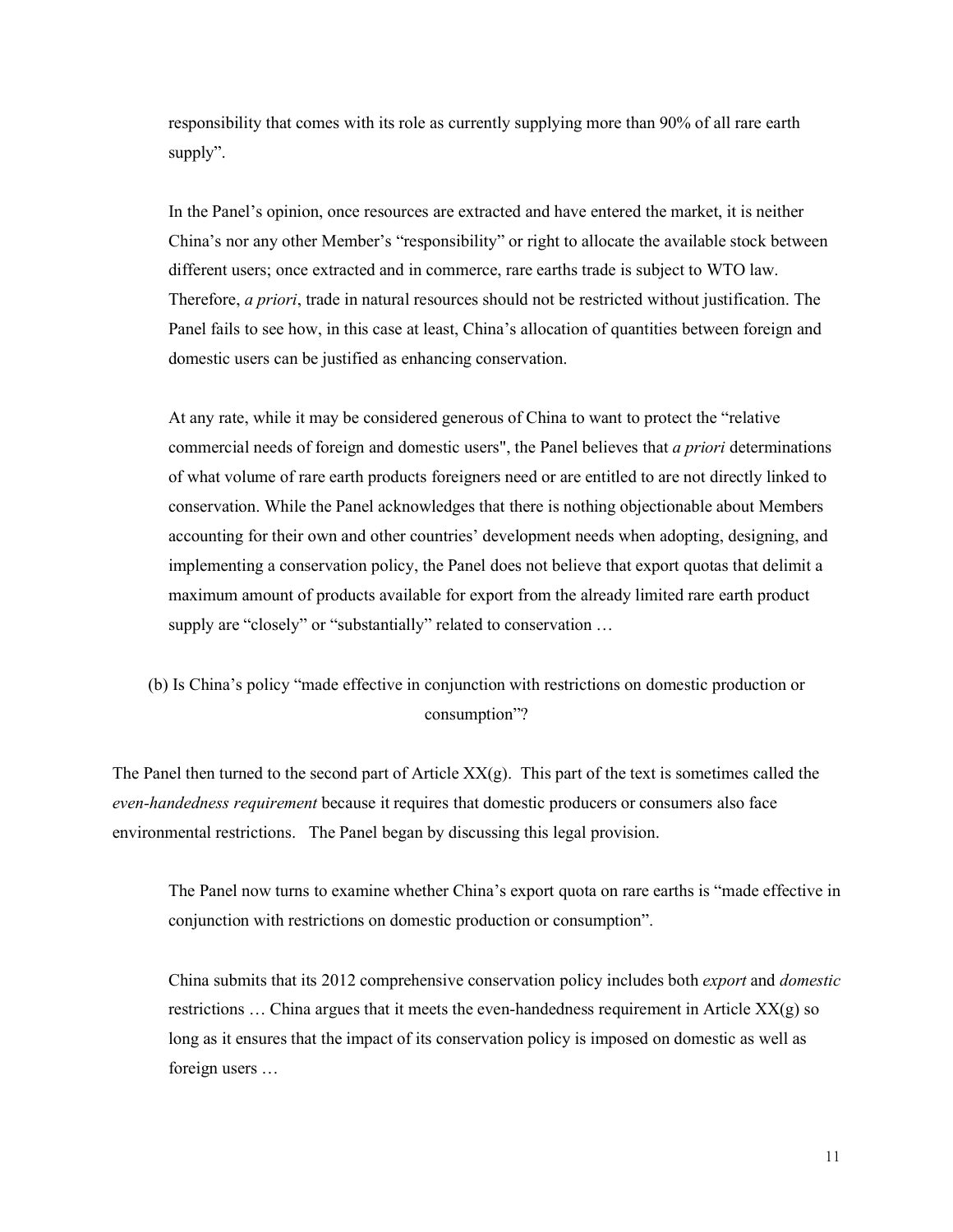According to the complainants, the export quota, together with the production restrictions, ensures favourable access to domestic consumers at the expense of foreign consumers, fundamentally contradicting the "even-handedness" requirement.

The Panel now proceeds to determine whether (i) China imposes "restrictions on domestic production or consumption" of rare earths; and (ii) China's export quota is "made effective in conjunction with" such restrictions on domestic production or consumption.

#### *(i) Did China restrict domestic production or consumption?*

To answer this question, the Panel considered each of the four components of China's conservation policy: access conditions, volume restrictions, resource taxes, and environmental requirements. We focus here on presenting China's argument and the Panel's conclusion for each component. We omit the extensive discussions of how these various components worked.

[Access conditions:] According to China, enterprises wishing to mine rare earths in China are required to obtain a mining licence. Mining companies and smelting and separating enterprises must comply with certain access conditions before they can engage in and have access to the rare earth industry. These access conditions set a minimum production scale for mining, smelting, and separating, and impose a minimum recovery rate for mines and separating enterprises. China explains that these requirements are designed to eliminate small, inefficient producers …

The Panel has difficulty seeing how these "access conditions" work to restrict the domestic production of rare earths. Although the Panel accepts that these access conditions make it harder for new enterprises to enter the rare earths industry, they do not control the amount of rare earths that enterprises already in the industry may extract or produce.

[Volume restrictions:] China argues that its 2012 comprehensive conservation policy for rare earths includes volume restrictions on domestic production in the form of quotas on the volume of rare earths that can be extracted and smelted and separated. China also posits that the combined effect of its export and production quotas for rare earths is to impose a volume restriction on domestic Chinese consumption of rare earth products.

First, the Panel recalls its conclusion, explained above, that it rejects the notion that measures are capable of restricting domestic production or consumption of rare earths solely on the basis of the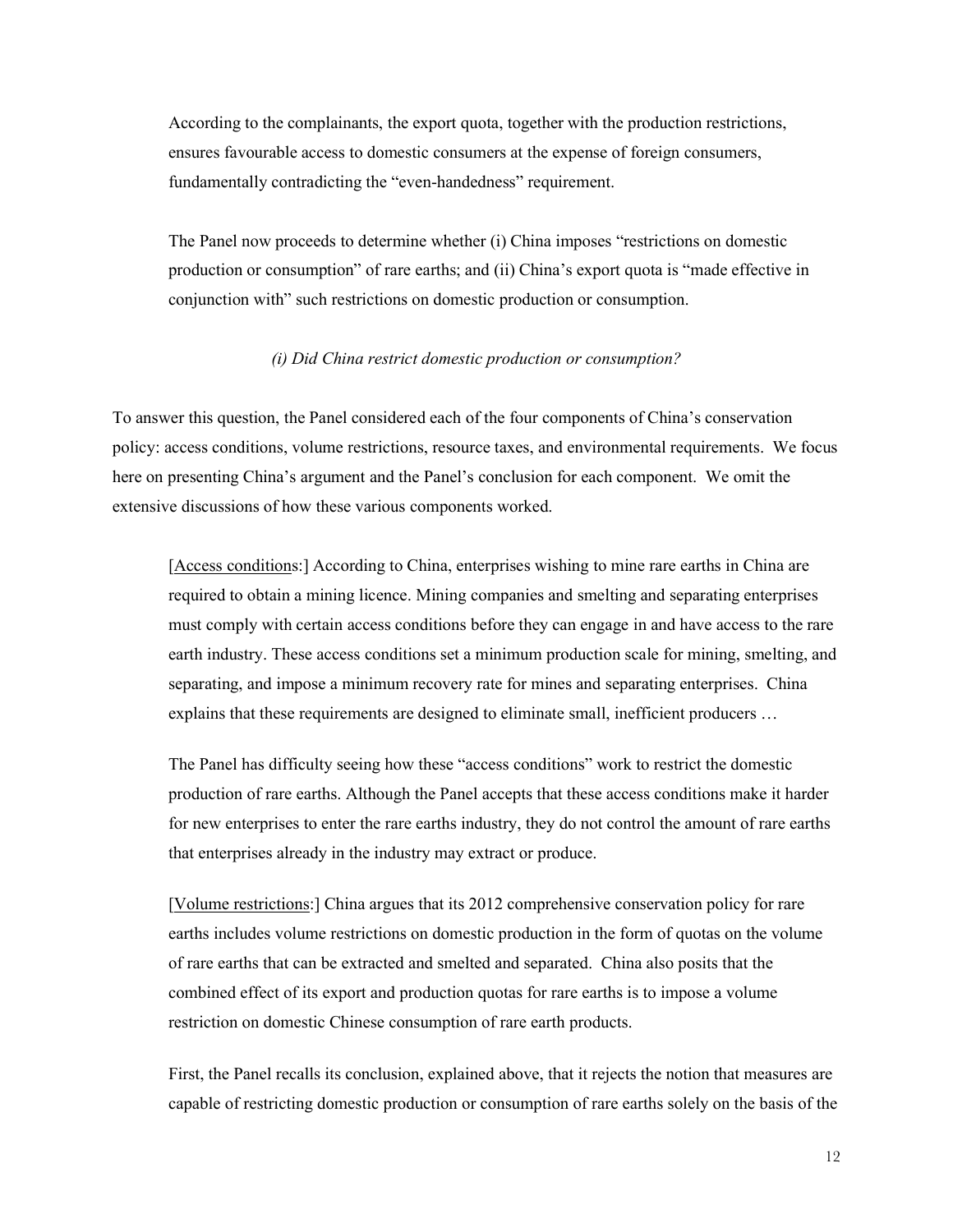existence in law of a volume cap on extraction, production, or consumption of rare earths. In our view, China must also demonstrate that it has measures to effectively enforce these caps …

China has not provided sufficient explanation as to why its domestic measure should be considered restrictive … Without such detailed evidence, the Panel cannot conclude that the domestic quotas were set at levels below domestic demand. As such, in the Panel's opinion China has not demonstrated that it imposed volume restrictions on domestic consumption of rare earths in 2012.

[Resource taxes:] According to China, the resource tax seeks to conserve Chinese rare earth resources by reducing consumption; and the effect of a resource tax is filtered through the entire rare earth supply chain. Higher mining costs increase the costs of inputs for smelting and separating enterprises. The higher costs of smelted and separated rare earth products increase the costs of inputs for producers of downstream rare earth-using products, such as magnets and phosphors. The parties disagree on the effects that the resource tax could have on rare earth production in China. In particular, the complainants submit that a tax can have a restricting effect only if it is sufficiently high …

The Panel acknowledges that increased costs caused by the tax could, in the long run, lead to a reduction in demand and therefore limit production of rare earth ores. Thus, resources taxes could work to reduce extraction of rare earths. However, in the Panel's opinion, China has not adduced sufficient evidence to persuade the Panel that the tax at issue here would be capable of having a limiting effect … China has failed to convince the Panel that its resource tax imposes a real and actual restriction on domestic production.

[Environmental requirements:] China lists a series of measures imposing environmental protection requirements in support of its defence under Article  $XX(g)$ ... China explains that rare earth enterprises in China face significant costs in complying with the listed environmental requirements. According to China, these higher costs restrict production, first by eliminating a number of small and inefficient producers, and second, by causing a price pass-through effect from producers to consumers …

The Panel has difficulty understanding how measures that promote the efficiency of resource extraction and production necessarily work as restrictions on domestic production as such. While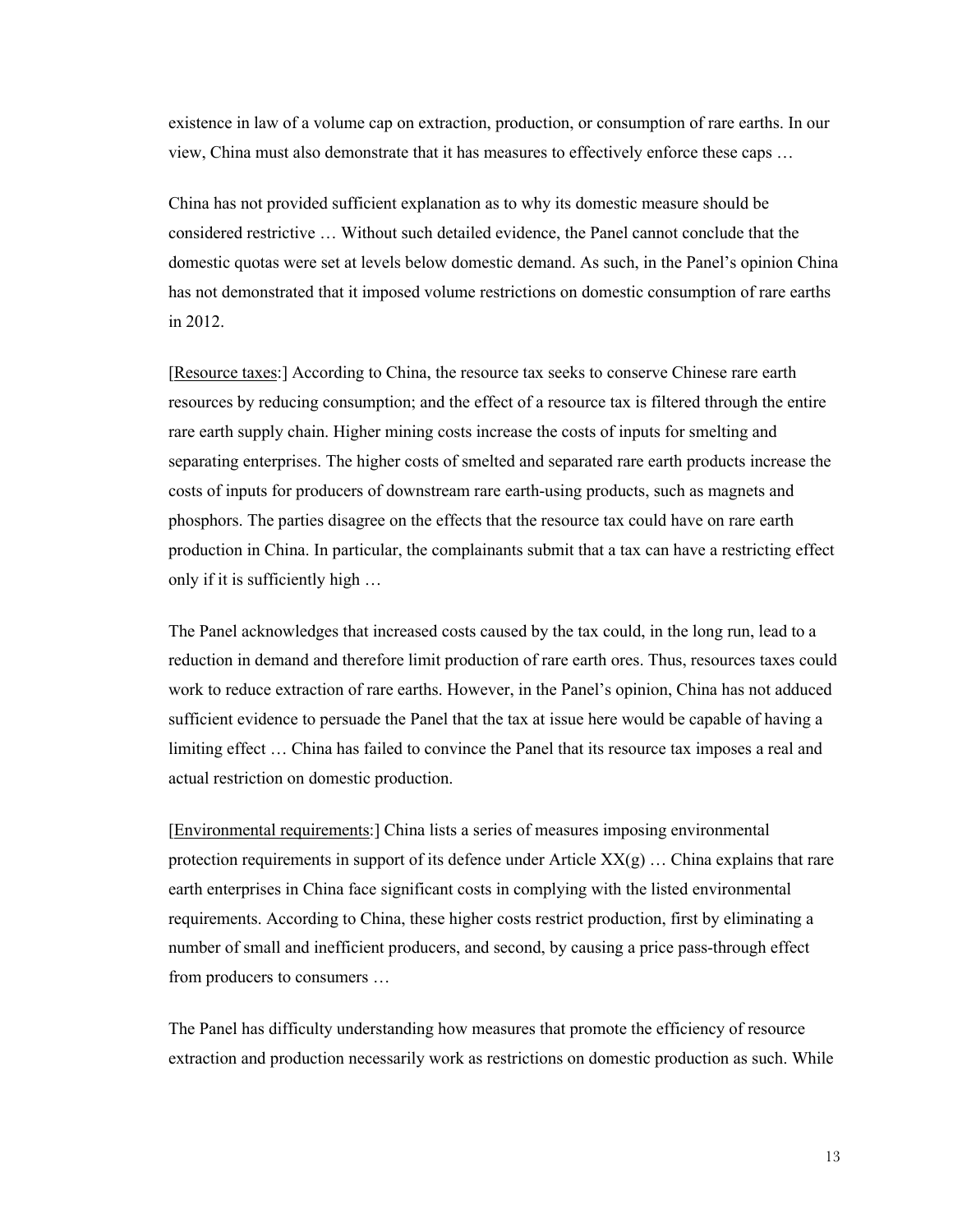such measures might increase efficiency, they do not on their own impose any restrictions on the volume or pace of rare earth extraction or production.

#### *(ii) Were China's export quotas "made effective in conjunction with" domestic restrictions?*

The Panel then asked whether the export quotas were "made effective in conjunction with" domestic restrictions. The Panel focused here on the timing of various Chinese actions, including both when various quotas were set by the Chinese government, and when China added new elements to its conservation program.

The Panel recalls that subparagraph (g) requires that trade-restrictive measures work in conjunction with domestic restrictions to conserve exhaustible natural resources. The Panel considers that the "made effective in conjunction with" clause requires the simultaneous or perhaps near-simultaneous operation of the relevant foreign and domestic restrictions … In the Panel's view, the phrase "work in conjunction with" also suggests operative complementarity between the foreign and domestic restrictions.

As the Panel has noted, China argues that its restrictions on domestic production and consumption of rare earths are *substantial*, and that domestic users, together with foreign consumers of rare earths, *collectively* bear the burden of China's conservation policy. For China, its export quota and its domestic restrictions work together in support of its comprehensive conservation programme …

The Panel is not persuaded by China's argument. In our view, China has not explained how the export quota operates and works together with restrictions on domestic production or consumption for the conservation of rare earths. On the contrary, the Panel considers that China's export quota and the restrictions on domestic users or producers of rare earth referred to by China do not seem to work coherently towards the goal of conservation …

[Timing of various quotas:] The Panel observes first that the three categories of quotas (export, extraction, and production) were set batch by batch at different times … The Panel fails to see any coordination among the three categories of quotas that would suggest they work together, be it for conservation of rare earths or for other reasons …

Indeed, in the Panel's opinion, the uncertainty and unpredictability caused by determining the level of the export quota only late in the year do not help rare earth users to rationally utilize the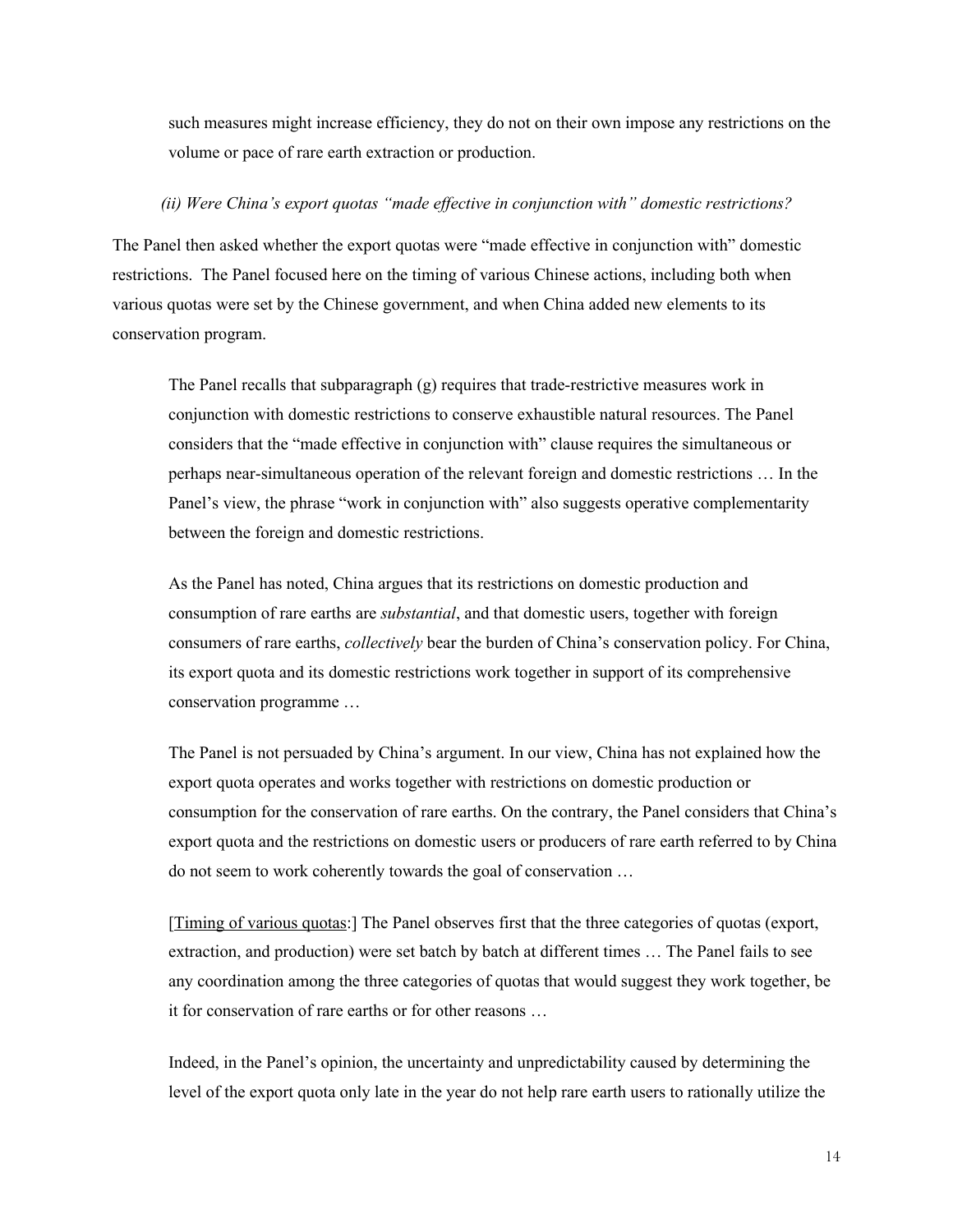available amount of rare earths. The insecurity about undetermined limitations may lead to stockpiling, smuggling, second-best alternatives, and sub-optimal investments by consumers …

The Panel believes that China has not explained how the timing of its export quota ensures that the quota works in conjunction with domestic restrictions for conservation. The main effect seems to be to cause market instability with no clear conservation justification or connection.

[Temporal disconnect between export quotas and other elements:] Finally, the Panel finds it significant that China has imposed quotas on the export of rare earth products since at least 2002, but has, according to its own arguments, only maintained restrictions on domestic extraction since 2006 and on domestic production since 2007. The Panel recalls that China has argued that one of the goals and purposes of its export quota on rare earths is to enforce its domestic production and consumption quotas. In the Panel's opinion, however, this argument is difficult to reconcile with the fact that, for the years between 2002 and 2007, China did not impose any domestic restrictions. This raises doubts in the Panel's mind about the nature and, indeed, the existence of any coordination and interaction between the export quota and any domestic restrictions between at least 2002 and 2006. The Panel is well aware that the complainants chose to challenge only the 2012 export quota. Having said this, the WTO case law is clear that panels are entitled to look at the functioning of any challenged measure before and after the date of the request for establishment of a panel when this is useful for the Panel to understand the functioning of the challenged measure …

The fact that China's export restrictions pre-date its extraction and production restrictions by 4 and 5 years respectively raises doubts as to whether these two sets of restrictions are designed to work together for conservation. These doubts are amplified when it is recalled that, as the Panel has already explained in the context of its discussion of the legal test under Article XX(g), the requirement that foreign and domestic restrictions "work together" generally implies some degree of temporal simultaneity.

In the Panel's view, the temporal disconnect between China's export restrictions and its restrictions on domestic production and/or consumption does not demonstrate, by itself, that the two sets of restrictions do not in fact "work together" for conservation. However, this temporal disconnection casts doubt on whether the measures were "made effective in conjunction" with one another. When viewed in the context of and together with the Panel's other findings above, the temporal disconnect between China's export quota and its extraction and production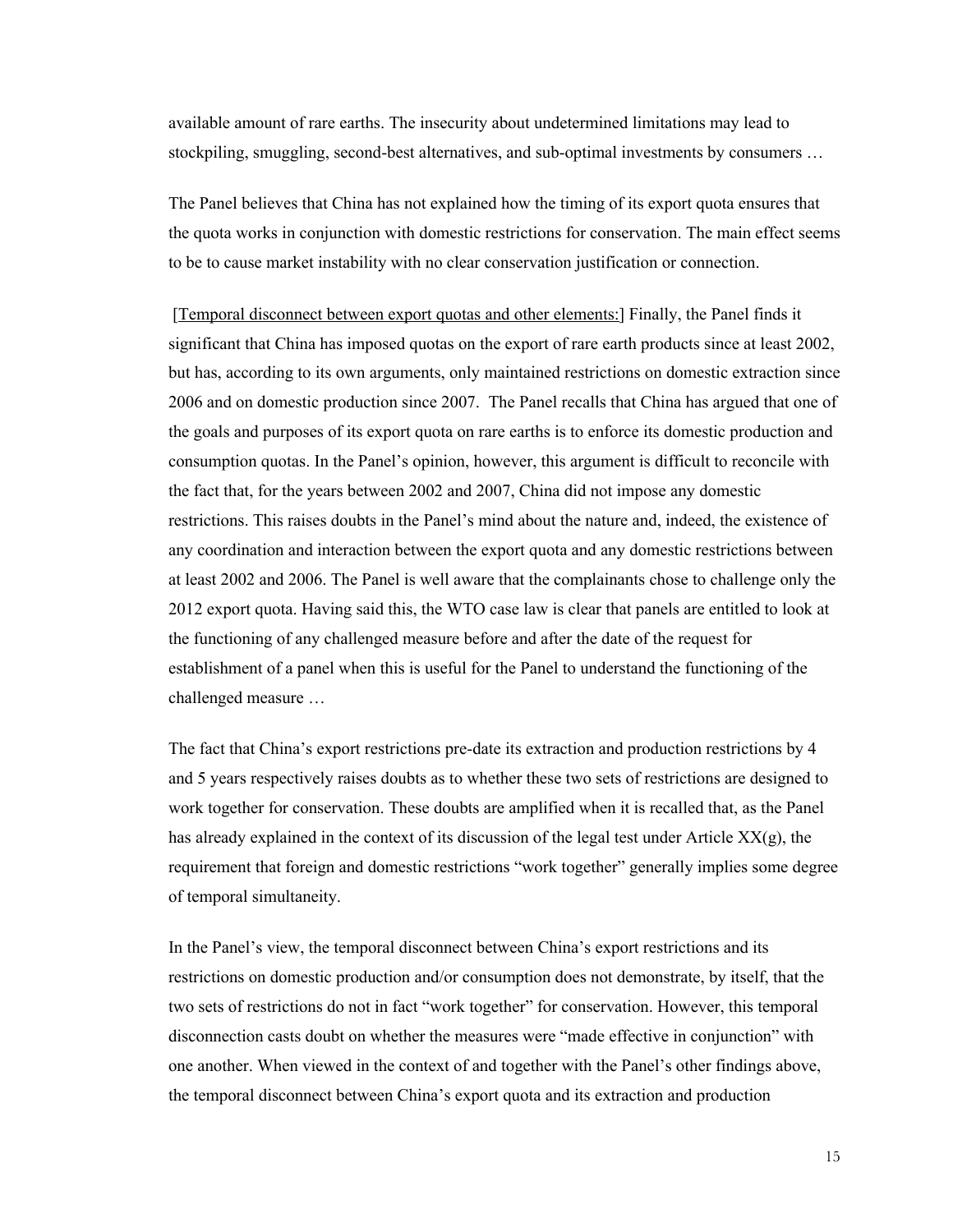restrictions simply reinforces the Panel's conclusion that the former do not seem to have been "made effective in conjunction with" the latter ...

#### (c) Conclusion on Article XX(g)

The Panel then concluded Part II by arguing the China's policy does not conform to Article  $XX(g)$ .

In the Panel's opinion, it is difficult to conclude that China's export quota relates to the conservation of rare earths. The Panel is not persuaded that China's domestic consumption is restricted by the combined effect of China's production quota and export quotas. The Panel agrees that China has some restrictions on domestic production in place, but by setting the levels of the export quota significantly below the level of its alleged production cap, as China acknowledged it has done, China has effectively set aside specific quantities of rare earth products for domestic consumption. Rather than "relating to the conservation of exhaustible natural resources", then, China's export quota on rare earths seems designed to reserve amounts of rare earth products for domestic consumption.

In the Panel's view, nothing under the Chinese system actually acts so as to prevent expansion of Chinese domestic consumption at the expense of foreign consumption. China essentially leaves it to market forces to determine whether quantities permitted for exportation will indeed be exported and will not instead be used by domestic downstream producers. The Panel does not accept China's justification that its export quota enforces its domestic extraction and production quotas – and thus relates to conservation of rare earths – when there is no mechanism in place for tracing such rare earths that are initially destined for exports but which are finally consumed domestically. More fundamentally, the Panel fails to understand the usefulness of an export quota that is applied on less than 20% of rare earths extracted annually in China, to regulate the remaining 80% that is consumed domestically.

Importantly, the Panel does not agree with China that its sovereign right over its natural resources allows it to control international markets and the domestic and international allocation and distribution of rare earths. China, as a sovereign WTO Member, can control the amount of rare earths it extracts, but once such resources enter the market, they are subject to WTO rules, which prohibit quotas unless justified under one or more of the GATT exceptions. China has not convinced the Panel that the right in Article  $XX(g)$  to adopt measures for conservation provides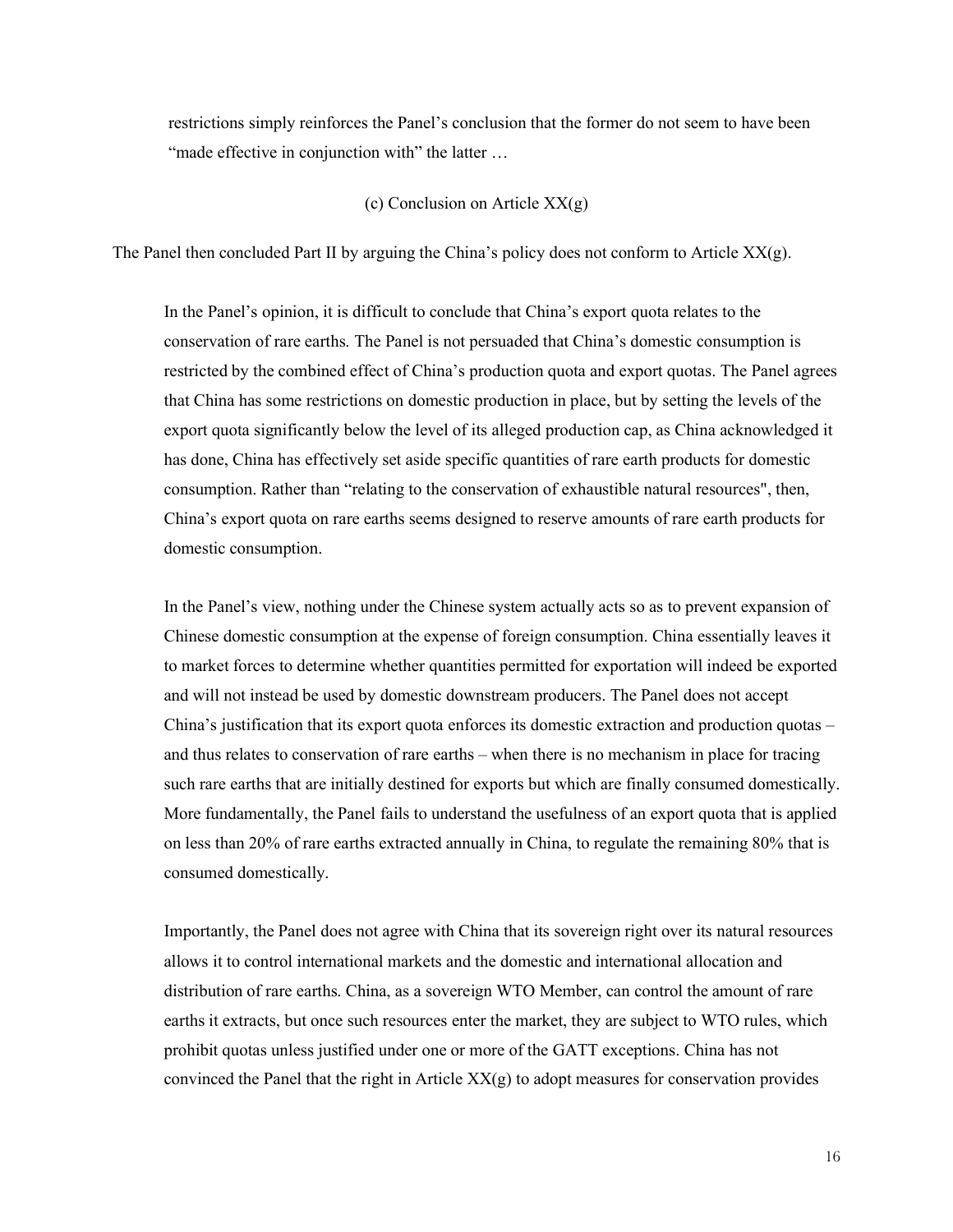China with the right to control the domestic and international allocation and distribution of rare earths.

The Panel recognizes that it is vitally important for China to control at its border, via checking and policing exercises, all exports of natural resources, including rare earths. But the Panel fails to understand why such regulatory control is exercised through a quota system that limits the *amount* of legally produced rare earth products that can be exported. As the Panel has explained, there is no reason why China's legitimate customs controls and checks could not be carried out in the absence of an export quota. China could easily maintain the same legislative apparatus for policing exports even if it were not applying any export quota. Border controls and policing can be WTO-consistent even when imposed on products traded without quantitative restrictions.

Moreover, the Panel fails to see how an export quota administered at the border could in any way work to control or prevent smuggling that occurs outside of the regulated chain of commerce. As such, the Panel cannot accept China's argument that the export quota relates to conservation by assisting China to detect and prevent smuggling or illegal extraction and production, since, inter alia, the vast majority of what is extracted and produced is destined to China's domestic market.

The Panel notes also that China characterized its production quota, access regulations, resource tax, and environmental regulations as even-handed domestic counterparts to the challenged export quota.

In the first place, the Panel recalls that it has been unable, on the basis of the evidence presented, to find that China's extraction and production caps constitute "restrictions" within the meaning of Article  $XX(g)$ . China has not provided the Panel with sufficient evidence of expected demand for rare earths during 2012, and as such the Panel cannot determine whether China's extraction and production cap were set at levels lower than the expected demand for the period of time over which the restriction was intended to apply (here, 2012).

The Panel recalls further that China's access regulations, production quota, environmental regulations, and resource tax affect domestic and foreign users equally, whereas China's export quota applies exclusively to foreign users. Since China does not impose any limits on domestic consumption or a tax that applies exclusively to domestic users, the Panel does not accept that China's export quota has any domestic counterpart. In consequence, the Panel finds that given the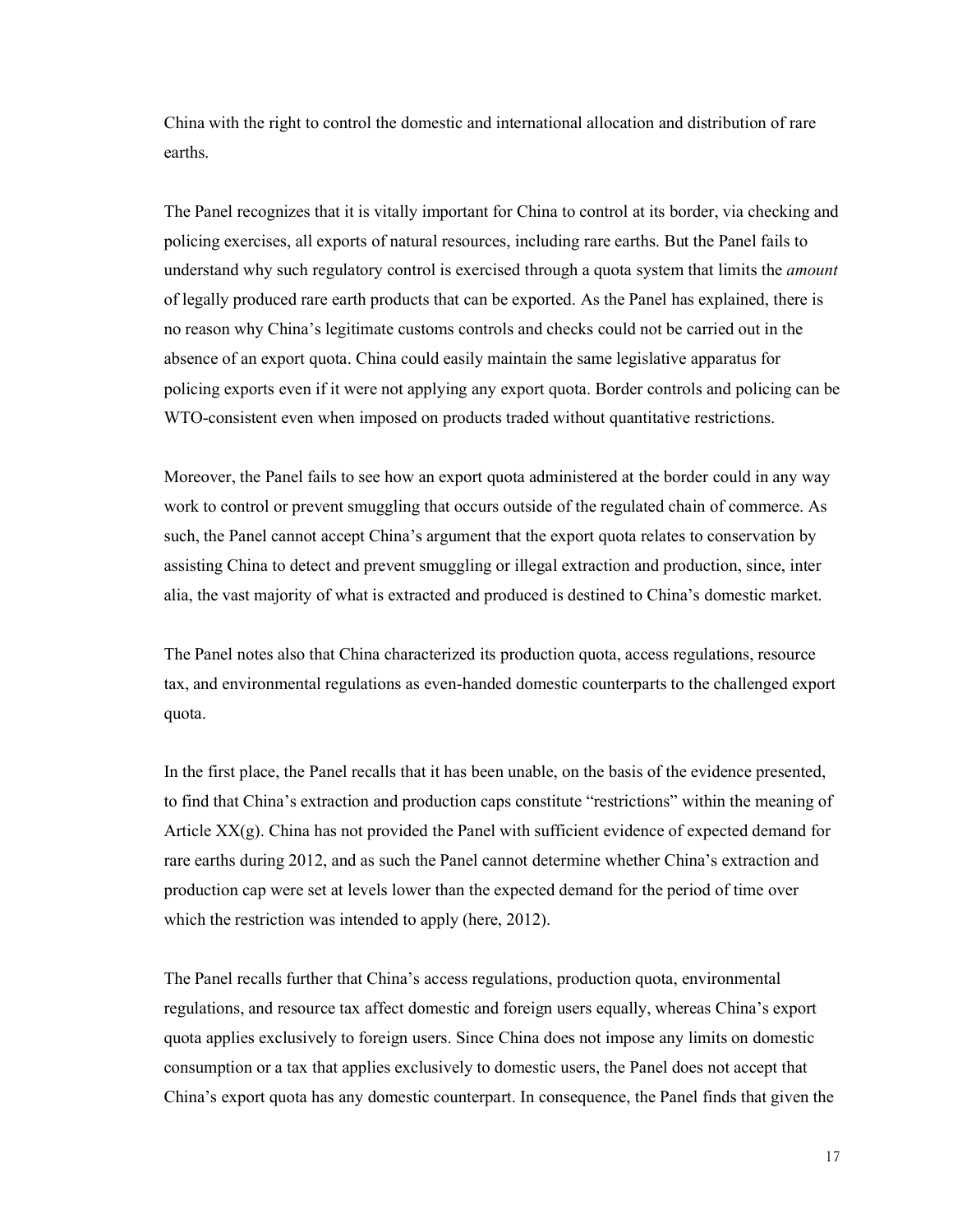structure, design, and architecture of China's export quota system, it is not balanced or "evenhanded".

In the Panel's view, China's export quota seems to be designed to guarantee a minimum amount of rare earths for its domestic downstream industries, which are themselves encouraged to export their final products. This is also confirmed by the existence of stimuli for exportation of higher value-added products. The Panel notes in particular that, in contrast to its export restrictions on lower value-added products, China provides export incentives [to] higher value-added products that use rare earths such as rare earth magnets.

Having examined the design, structure, and architecture of China's export quota and the related domestic restrictions, … the Panel finds that China has failed to justify its rare earths export quota, which is the measure challenged by the complainants, under Article  $XX(g)$  of the GATT ...

Nonetheless the Panel continues its examination of the matter at issue with the parties' arguments relating to China's statement that its export quota complies with the chapeau of Article XX.

Part III: Does China's Policy Conform to the Chapeau for Article XX?

Next, the Panel asked whether China's policy was consistent with the *chapeau*—or introductory text—for Article XX. It broke its analysis into three steps.

(a) Is China's policy "arbitrary or unjustifiable discrimination … or a disguised restriction on international trade"?

The first step for this part of the Panel's analysis was to determine whether China's policy was an "arbitrary or unjustifiable discrimination … or a disguised restriction on international trade." China's main defense against this claim was that its export quotas from 2011 and 2012 were unfilled, meaning that foreign consumers bought less rare earth minerals than China would have allowed.<sup>2</sup> The Panel found this argument unconvincing because China had been using export quotas for over a decade, likely creating distortion in investment decisions about where firms should produce their goods.

<sup>&</sup>lt;sup>2</sup> China also defended itself by comparing the domestic and foreign prices of rare earth minerals. We set this argument aside because it involved complex economic calculations that were challenged by the complainants.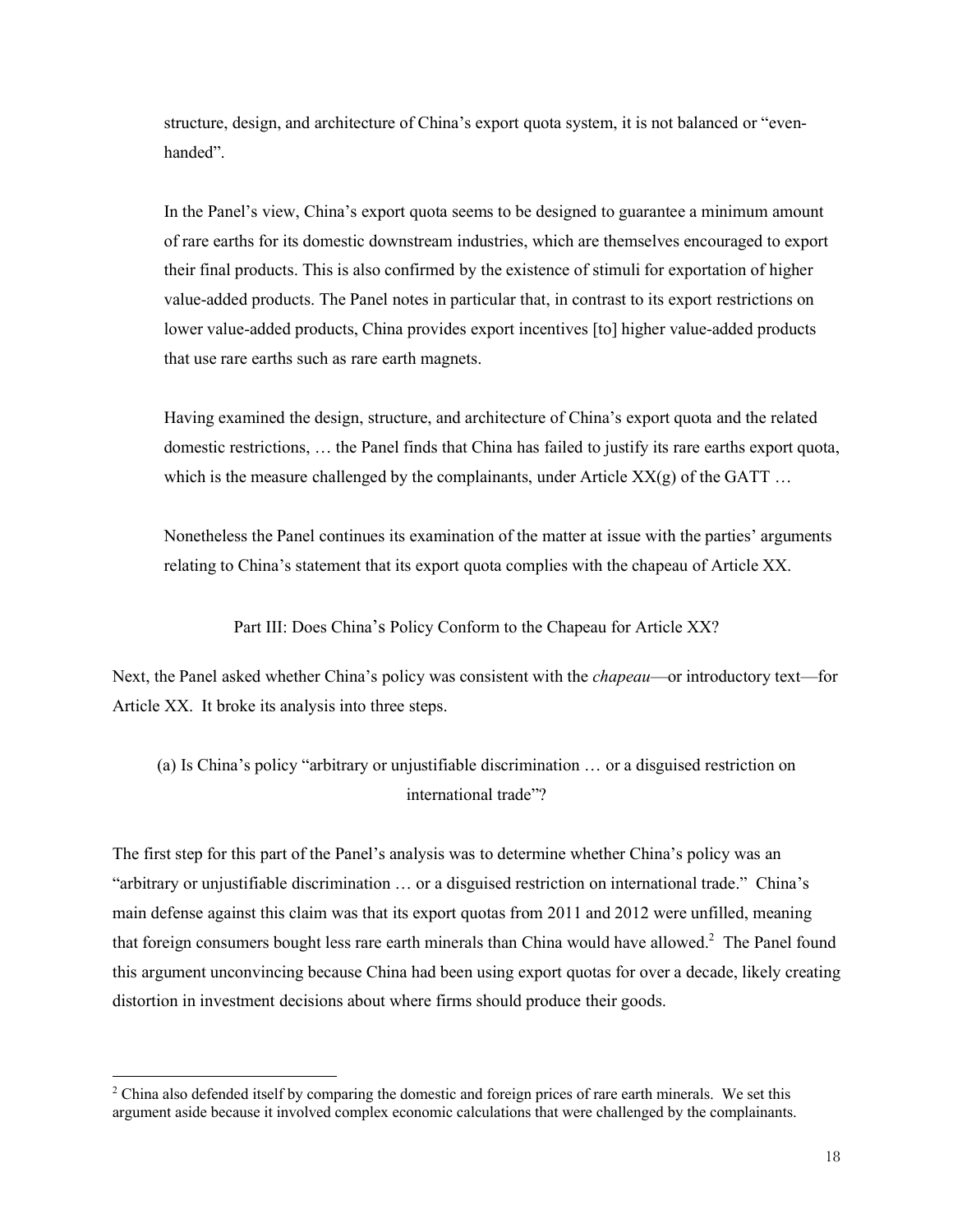The Panel recalls that it is for China, as the party who invoked Article XX of the GATT …, to demonstrate that its rare earths export quota is not applied in a manner that constitutes unjustified or arbitrary discrimination, either among foreign users or between domestic and foreign producers and consumers …

China argues that the unfilled 2011 and 2012 export quotas demonstrate that there was no discriminatory treatment of foreign consumers as a consequence of the 2012 export quota.

The Panel agrees with China that, in general, quota utilization can be a relevant factor in establishing the existence and nature of a quota's restrictive effects. However, for a number of reasons, the Panel is not persuaded that such evidence is sufficient to establish non-discrimination here.

First, the Panel is not persuaded that the unfilled export quota is evidence of non-discrimination in this case because China has applied export restrictions (quota and duties) on rare earths for over a decade, and therefore the international rare earths market has adjusted to long-term distortions. China has not successfully rebutted the complainants' arguments that business uncertainty caused by the long-term imposition of export quotas could lead to reduced foreign demand of the product under quota, which could explain, at least in part, why the 2012 quota was not filled. Business uncertainty may lead foreign enterprises to opt for second- or third-best business choices, including relocation of downstream users to China to ensure a stable supply of rare earth inputs, thus representing a disproportionate cost for foreign enterprises even when the quota remains unfilled …

As China itself acknowledges, if foreign demand shifts inward, the export quota can cease to be "binding", that is, it can remain unfilled, but this is not necessarily an indication that the export quota does not have any discriminatory effect on foreign users. Rather, this could be an indication that the export restriction, which China has applied for over a decade, has distorted international trade and investment. In other words, the effects of the export quota are not being compared to the appropriate counterfactual (China's exports had the quota not been in place) …

It is difficult to determine in the case before us precisely the degree to which the lack of quota fill is attributable to, on the one hand, the international financial crisis and, on the other hand, the quota's long-term market distorting effects; at any rate, the important point is that China has not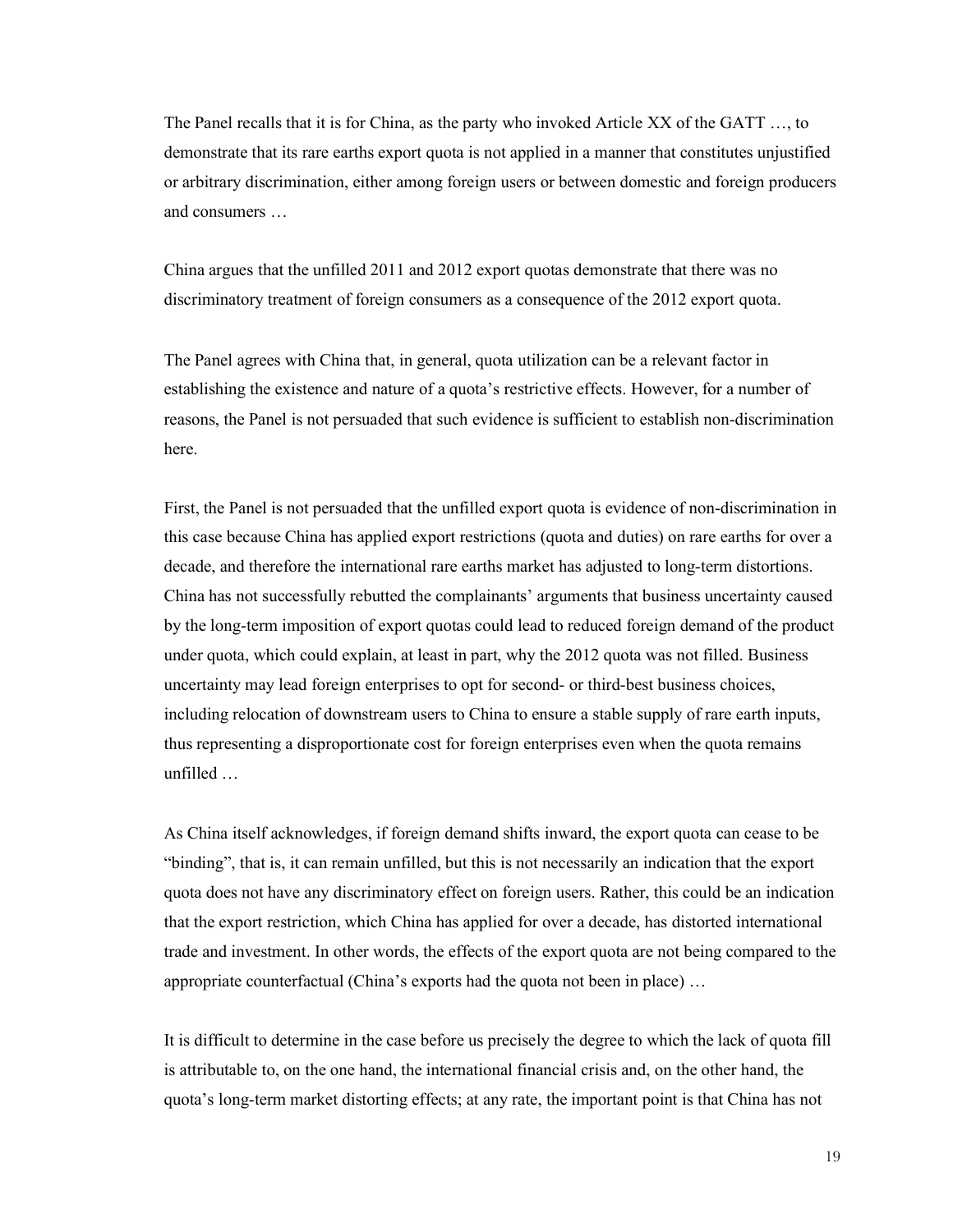convinced the Panel that its 2012 export quota did not have distorting effects that discouraged and reduced export trade of rare earths. The Panel is of the view that, under these circumstances, the evidence that the export quota was not fully utilized in 2012 does not demonstrate that China's quota has been applied in a non-discriminatory manner.

Second, the Panel is not persuaded that the unfilled export quota is evidence of non-discrimination because this argument ignores the fact that, as acknowledged by all parties including China, a large proportion of demand for exports of rare earths is satisfied illegally, i.e. through smuggling. While the Panel agrees with China that smugglers seek "to get past governments regulations" (including China's production restrictions), the Panel considers that, according to the evidence put forward by the parties, smuggling may also be due to the export quotas (beyond production restrictions) themselves. To the extent that an unfilled quota may be a consequence of the quota itself, i.e. because the quota's existence encourages smuggling that satisfies some foreign demand, the Panel considers that the unfilled quota in this case cannot be taken as evidence of nondiscrimination.

The Panel is also concerned about the uneven and unbalanced structure of China's export quota measures. As the complainants have noted throughout this dispute, the measures that China alleges constitute "restrictions on domestic production on consumption," and especially China's extraction and production quotas and its taxes on extraction, also restrict foreign consumption of Chinese raw materials. In other words, every restriction on domestic consumption of Chinese raw materials applies also to foreign consumption. In contrast, China's export quotas impact only on foreign users: there is no corresponding burden, such as a domestic consumption quota, imposed by China on Chinese consumers. Additionally, as the Panel noted above, the difference in the scope of China's production and export quotas seems to favour domestic users while restricting foreign access to certain rare earths products, such as metals … The Panel believes that these features of the 2012 export quota system, which impose unique and special burdens on foreign consumers, are discriminatory in its application.

# (b) Is the rationale for the discrimination or disguised restriction justified (because it is concerned with conservation)?

This Panel then proceeded to its second step. Namely, it asked whether the reason for the discrimination or disguised restriction was conservation. It reviewed several problematic aspects of the Chinese policy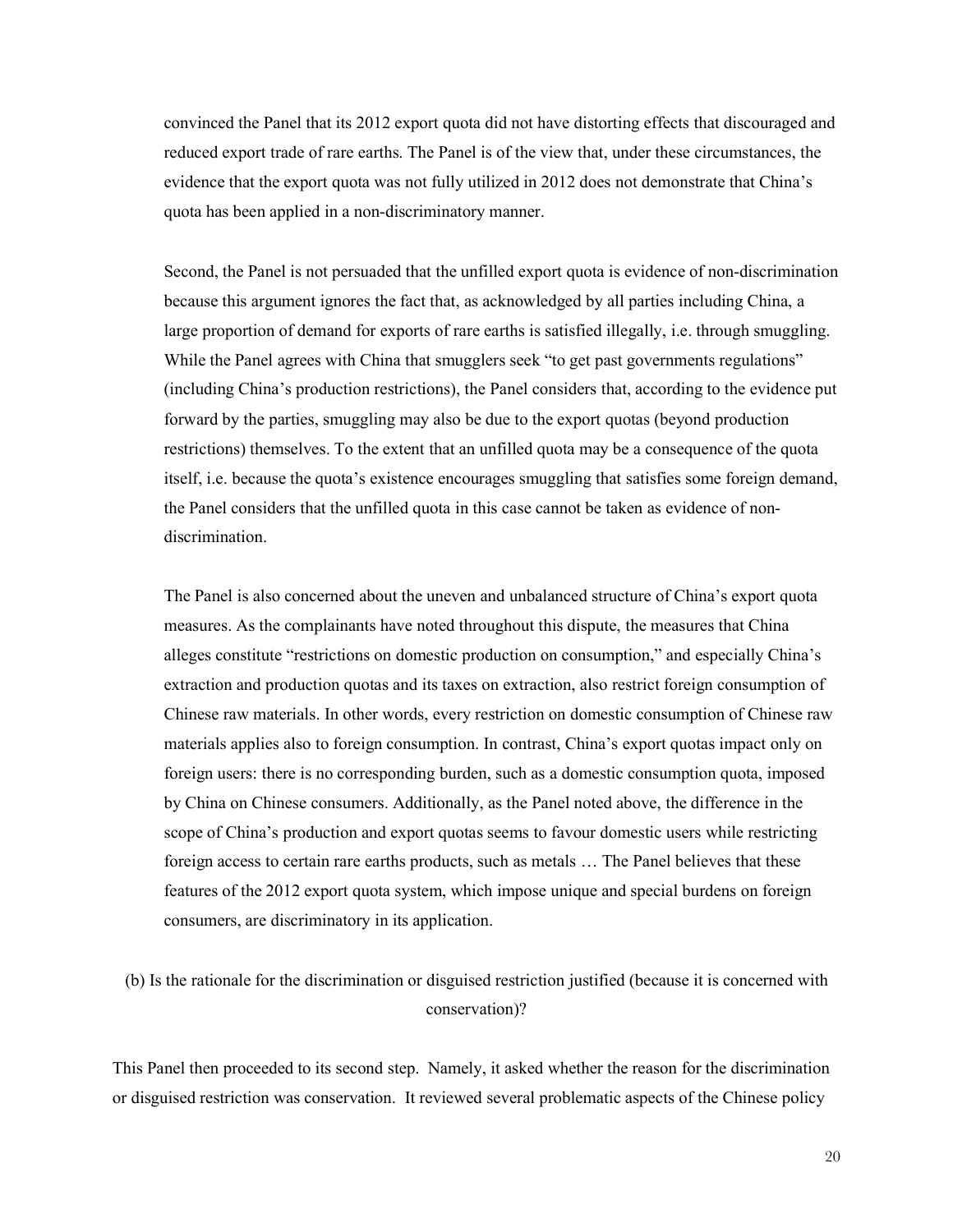and concluded that China's policy seemed aimed at protecting domestic consumption, rather than conservation.

The Panel now proceeds to determine whether the discrimination that results from the application of China's rare earths export quota is nevertheless justified and rationally linked to conservation goals …

The Panel recalls that more than 80% of rare earths extracted in China are consumed in China. In our opinion, it is difficult to understand the function of an export quota in a situation where the first threat to conservation is domestic. For the Panel, this suggests that the main effect of the export quota on rare earths is to guarantee that domestic consumption benefits from a minimum amount of the extracted rare earths.

In the Panel's view, although China maintains and enforces a comprehensive conservation policy, the manner in which it operates its rare earths export quota system seems to indicate that its export quota does not relate to conservation considerations but is aimed rather at controlling the amount of rare earths that leaves the country …

In sum, China has not demonstrated that the market distortion or discrimination caused by the operation of its rare earth export quota is based on conservation considerations.

(c) Are there WTO-consistent alternatives that achieve the same objective?

This Panel then proceeded to its third step. The complainants argued that China could have achieved its goal of conservation without violating WTO rules if it had pursued alternative policies. These alternative policies included: limiting production; liming domestic sales; increasing the enforcement of existing mining laws to prevent illegal mining; and creating and enforcing new domestic rules to prevent illegal smuggling. The Panel argued that these alternative policies seemed plausible, and that China had not adequately explained why they would not work.

China has not satisfied the Panel that it has fully explored and justifiably rejected the alternatives proposed by the complainants. In the Panel's opinion, China needed also to explain why such WTO-consistent or less trade-restrictive alternatives are not available to China. In the Panel's view, China has not done so … The Panel considers that the alternatives proposed by the